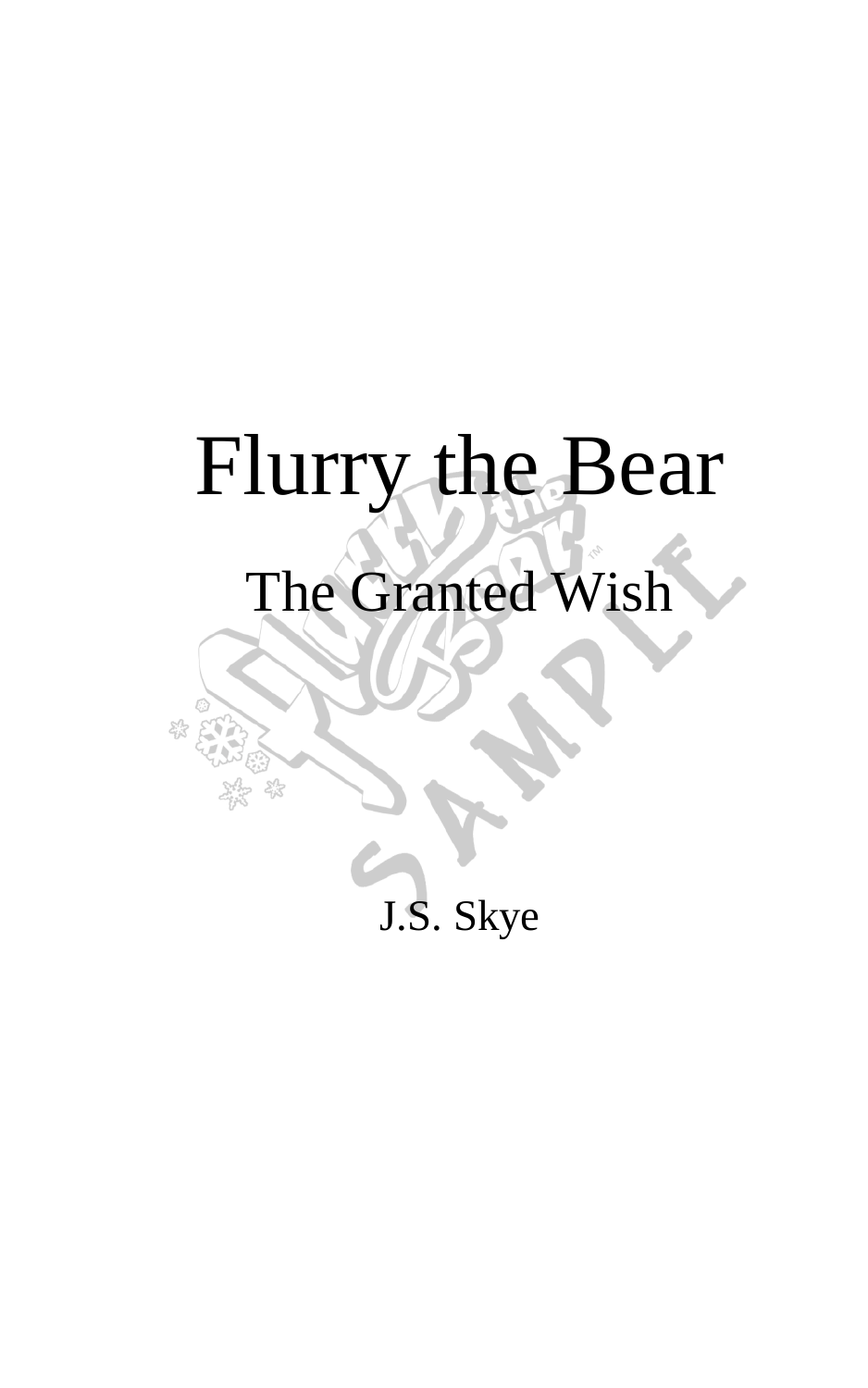All characters featured in this novel, the distinctive names and likenesses thereof, and all related content are the sole property of J.S. Skye. No similarity between any of the names, characters, persons, and/or institutions in this book with those of any living or dead person or institution is intended, and any such similarity which may exist is purely coincidental.

> The Granted Wish (Flurry the Bear – Book 1) Copyright © 2017 J.S. Skye All rights reserved. www.FlurryTheBear.com

Cover art by Luís Figueiredo, J.S. Skye, & Tony Washington

> ISBN: 0692866744 ISBN-13: 978-0692866740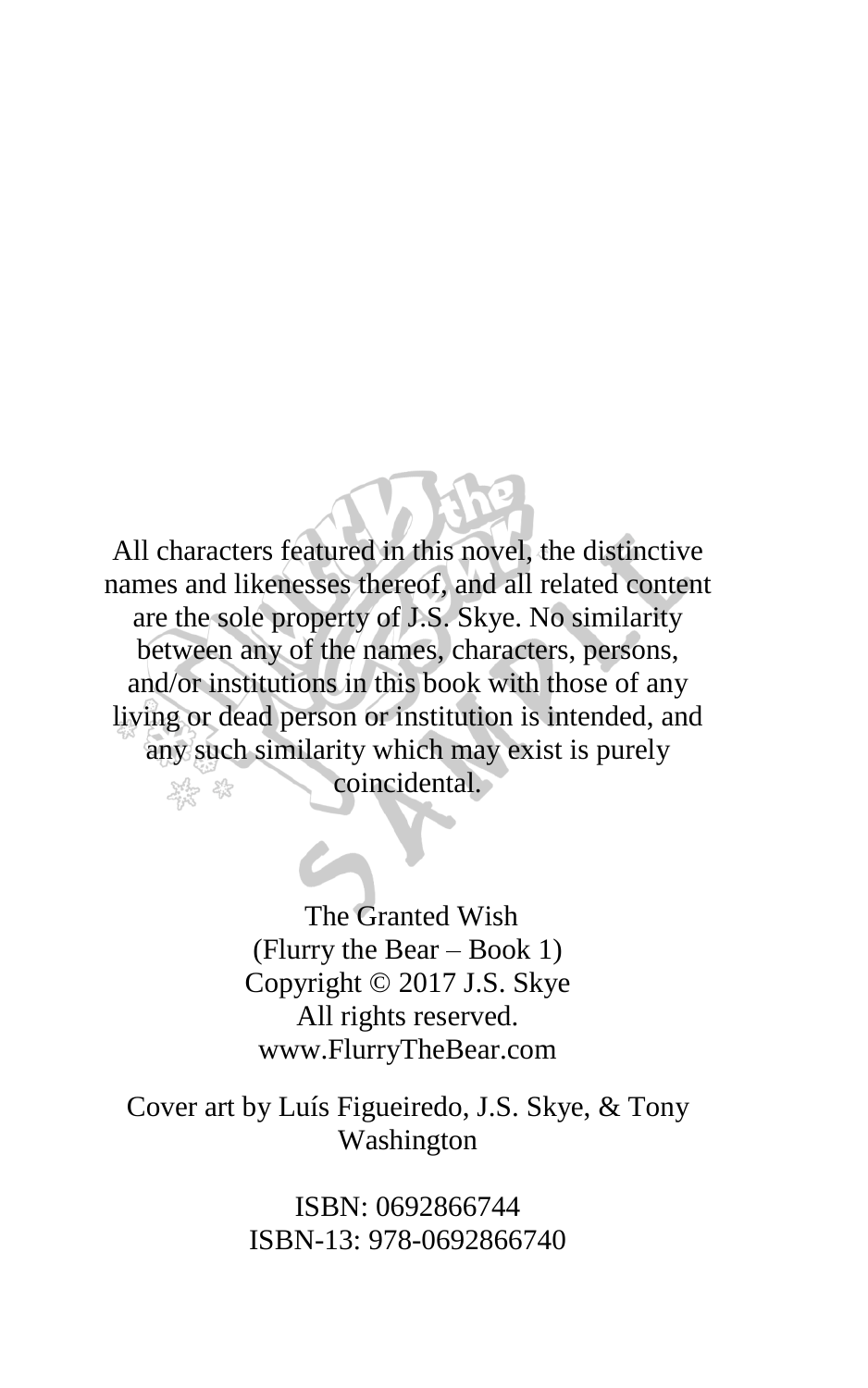

"Wait a minute! That's not how it happened!" shouted an outraged cub. His outburst disrupted the mood. The other cubs snapped out of the world they pictured in their heads.

Nomi closed the book, but kept the page marked with her finger.

Soon the other bears argued about the validity of Nomi's story. It did not line up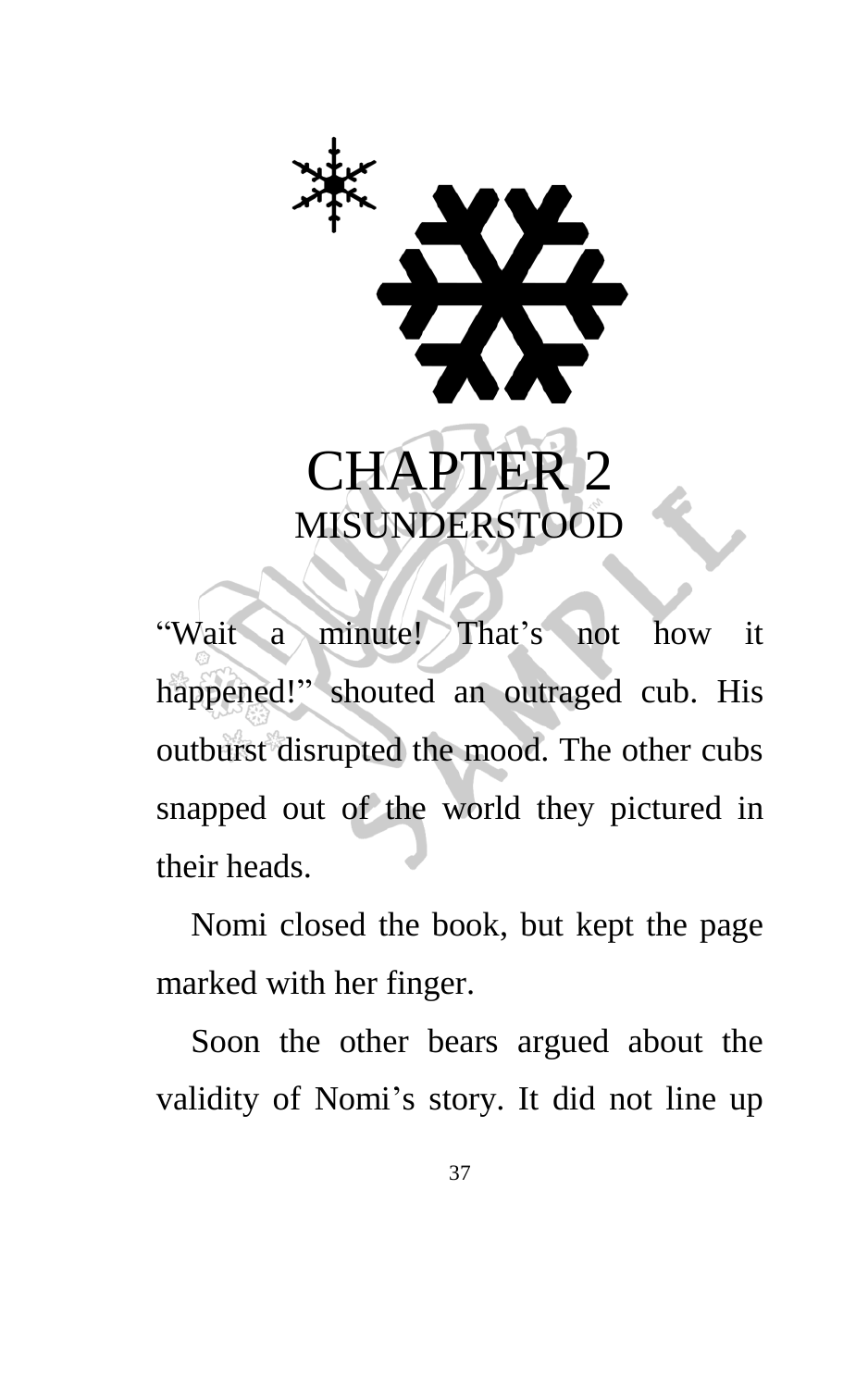with what Flurry had told them.

Christopher held up his hands to calm the cubs down. "I'm sorry if this isn't what you heard from Flurry, but this really is the truth"

"So he never had a tail?" asked another of the young bears.

"That's correct," Christopher replied.

"No, that doesn't sound right," yet another chimed in.

Mrs. Kringle gave her husband a look that he knew all too well. He cleared his throat and continued. "Do you want to hear the rest of the story, or do you want to all go home and be put to bed?"

The cubs were instantly seated and insisted that Nomi continue the story. The lady smiled and opened to the next chapter.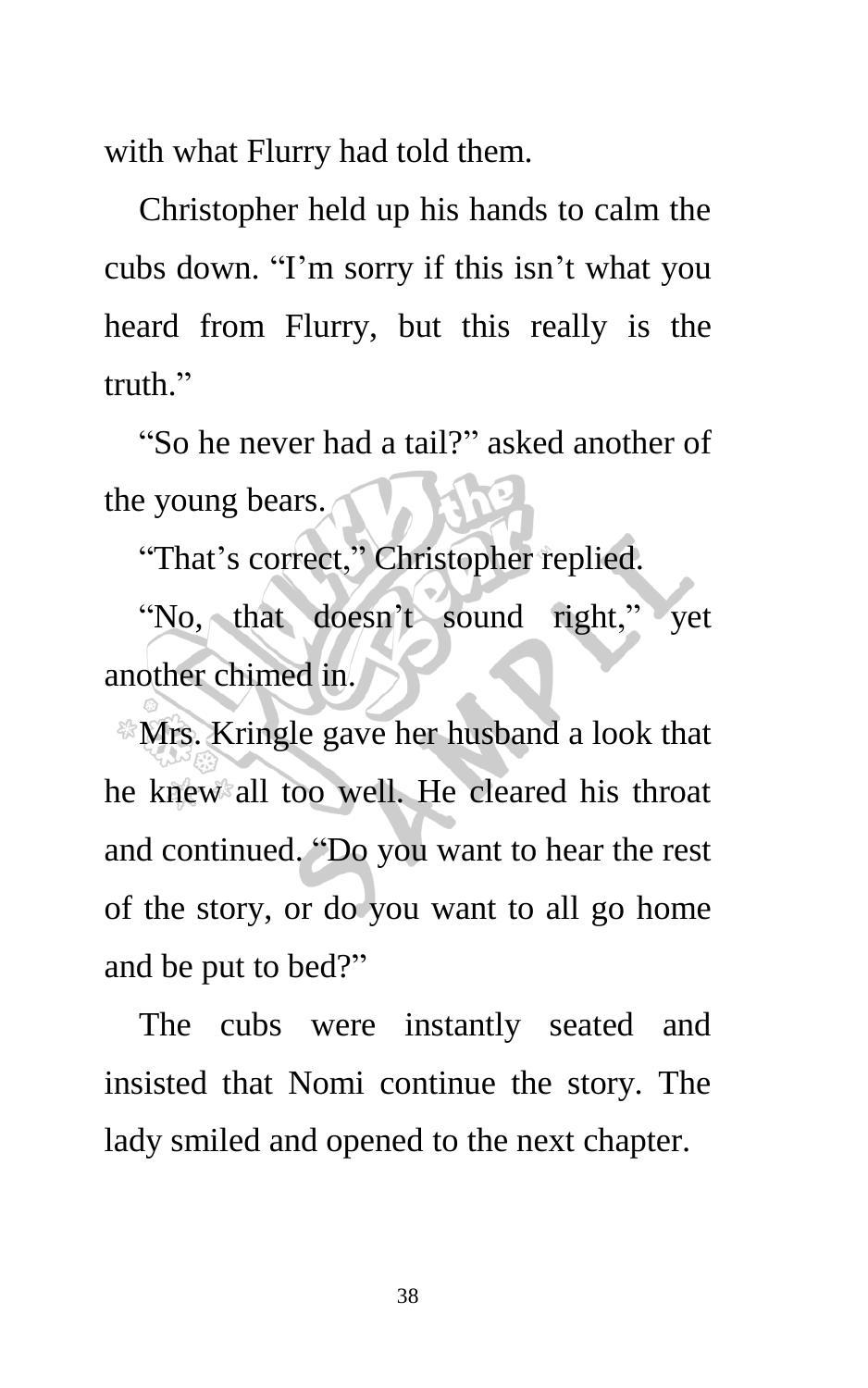The sheer joy and excitement Mr. and Mrs. Snow felt was immeasurable. They spent every available moment with their son. As often as time would allow, they took Flurry outdoors and built snowbears, competed in snowball fights, and sledded down the steep hills all around Ursus. Flurry loved to play, and everywhere he went cheer spread.

It was difficult for anyone in Ursus to know how much time had passed while Flurry resided at the North Pole. However, the amount of time that had gone by was not important. The most crucial thing was how Flurry would become what he was destined to be.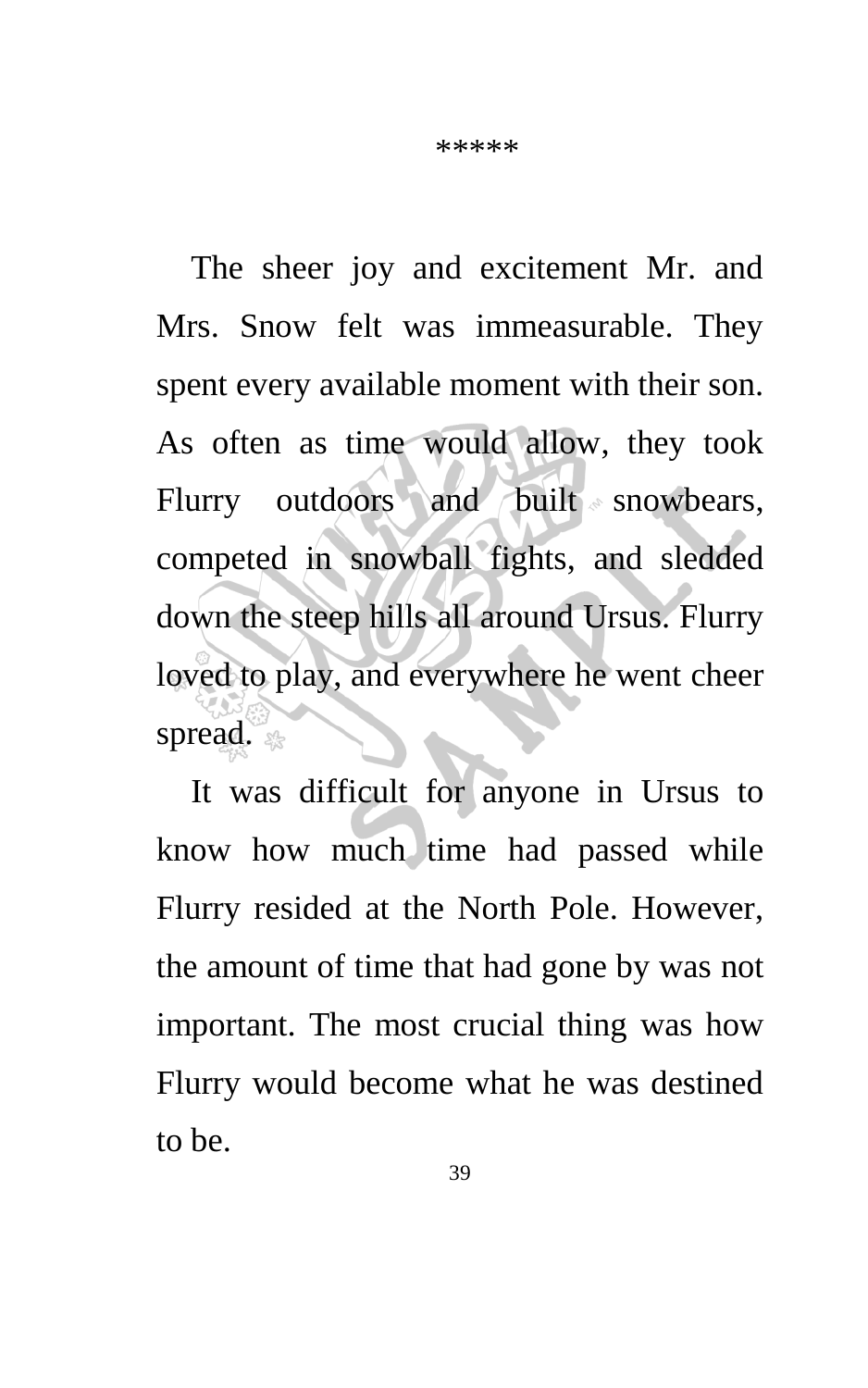As time proved, Flurry was a wellbehaved little bear – for the most part. However, he managed to get himself into trouble every now and then. He often went to Mrs. Daybear's house to recruit his buddy, Sunny. Together, the boys embarked on adventures right there in their backyard – you would be surprised what kind of secrets wait to be discovered in your own yard.

At the schoolhouse, Flurry often snuck off with Sunny to play. It was not done out of defiance to authority, nor was it intentional mischief. Flurry was a cub, and he was easily influenced by the promise of adventure – besides, what child would not?

One particular school day, Flurry stared out the window and watched the snow elegantly drift down onto the tree branches. The moon made the snowflakes sparkle in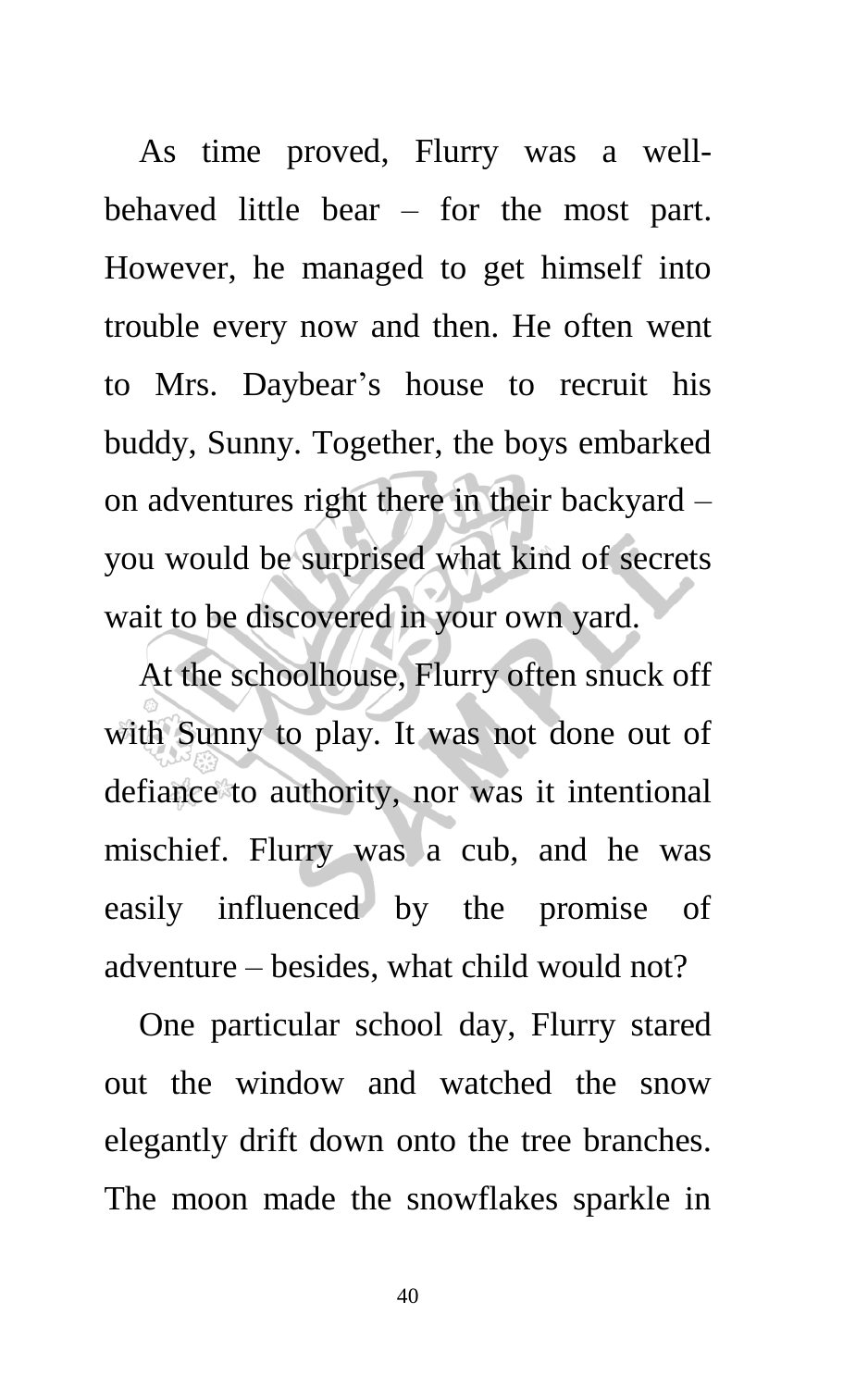her light. As the lunar rays cast their cool glow on Flurry's face, he dreamed away.

Flurry sat at his desk, unaware of anything the teacher had said to him. In his fantasies of great adventures, which beckoned to him from the distant horizon, her words began to break through as if from another world.

"Flurry!" sounded the voice of his school teacher. The cub remained in that happy place and did not hear his name being called. "Flurry!" she shouted again. One final time the instructor bellowed, "Flurry!"

The cub jumped up with a start, and answered, "I didn't do it!"

The classroom giggled. Flurry tried to get his bearings straight.

41 "No, I called on you to answer the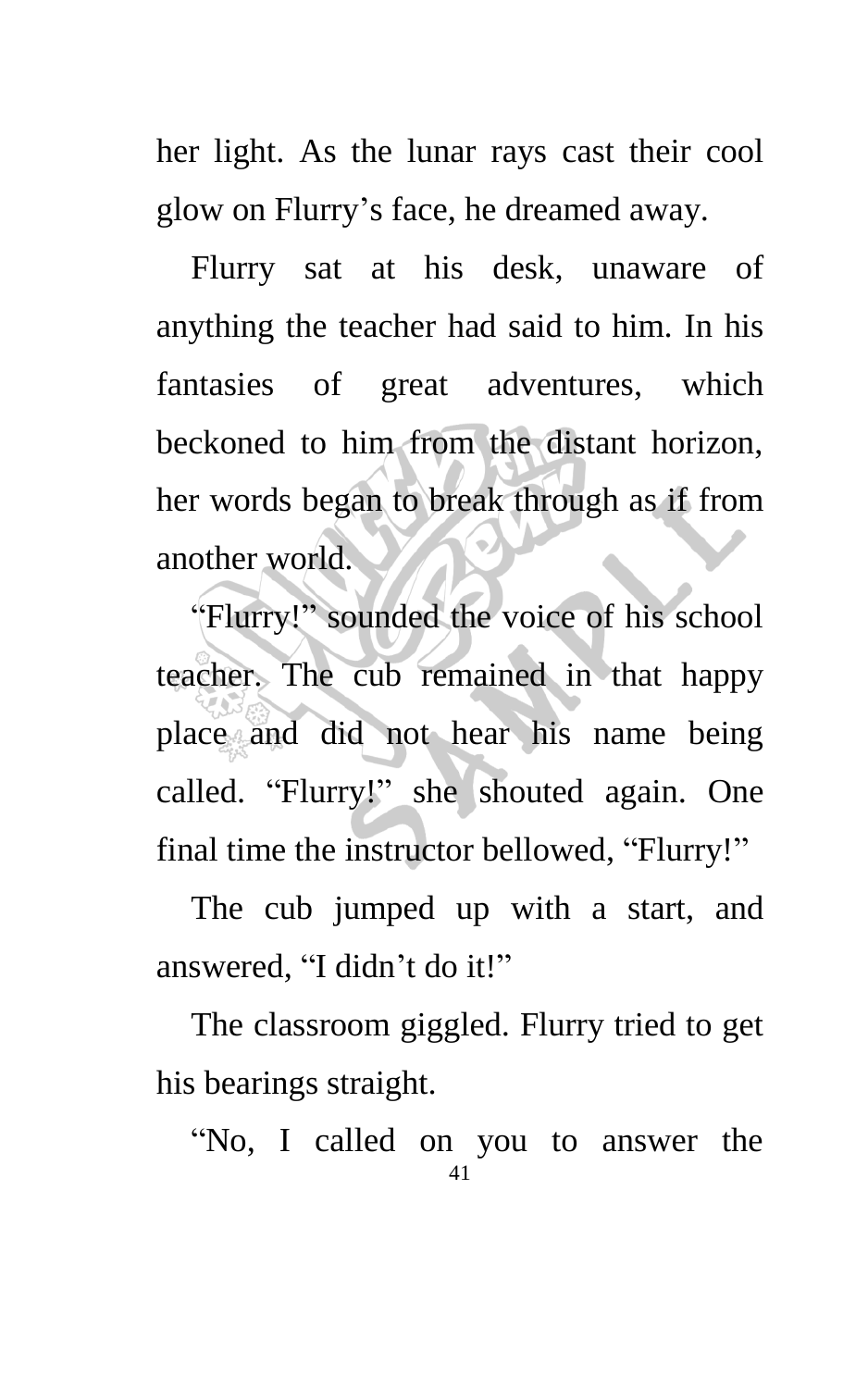question. What starts with the letter T?"

"Toothpaste?" Flurry answered uneasily. His voice indicated that he was unsure of himself. He had no idea what she had last spoken about. The classroom burst into laughter.

"Flurry! Were you paying attention at all? Toothpaste isn't a name of an animal!" The teacher shook her head and approached Flurry's desk. She stood over Flurry and peered down at him through her bifocals.

"It could be!" he shouted. When he saw that she was not convinced, he continued in a lower octave. "Well, if someone had a pet and named it Toothpaste." Flurry looked up and grinned uneasily. If Flurry could have made a halo appear above his head, he would have.

The instructor glared at the boy cub with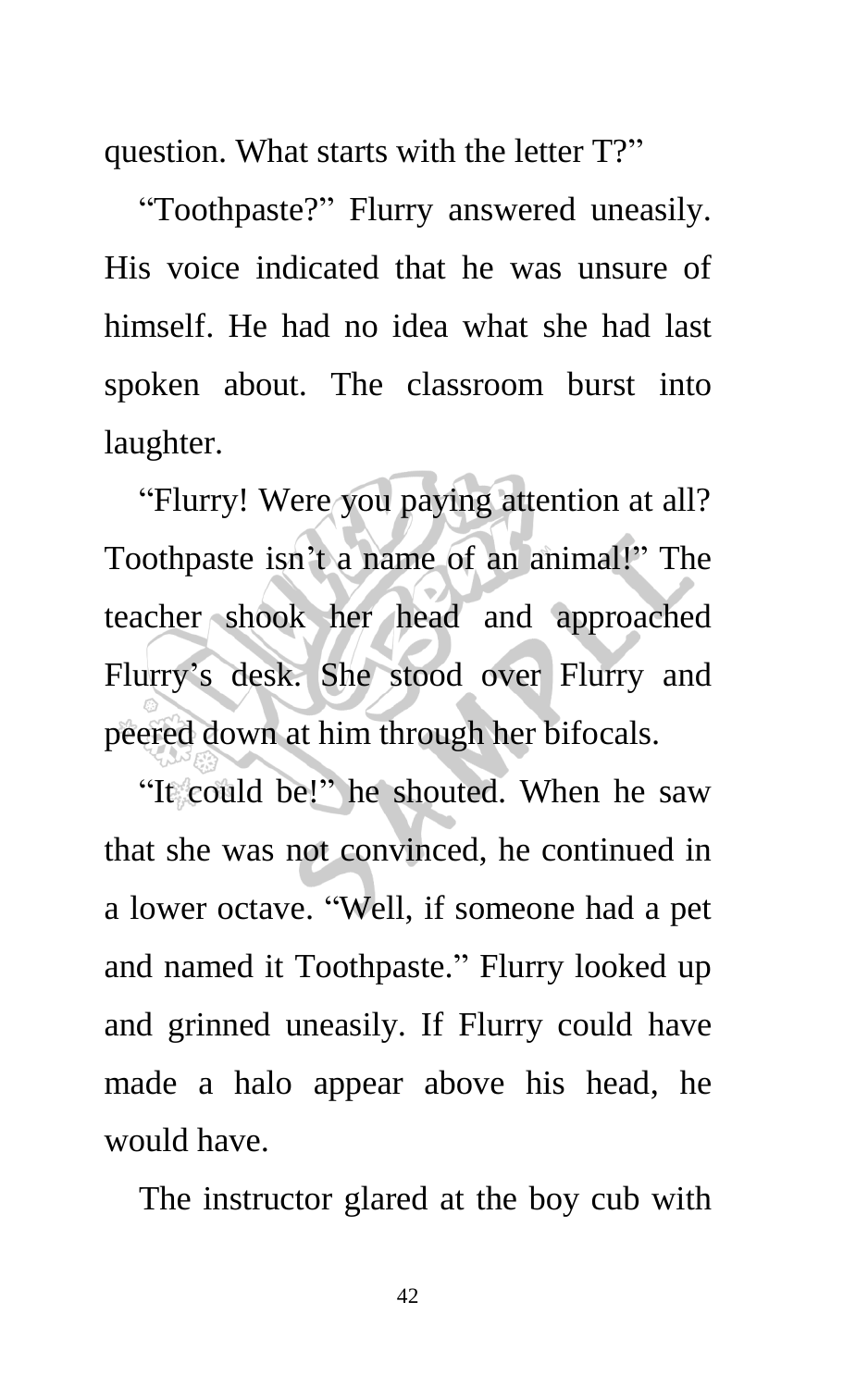disapproval. Flurry looked up at the gray furry figure which stood over him. The cub's eyes watered. "I'm sorry," Flurry cried.

"Sorry isn't good enough! You need to start paying attention! I'm trying to teach the alphabet, and you're off in your own little world! Should I write a letter to your parents?"

"Which letter?" Flurry asked. "You have twenty-six of them to choose from." Flurry misunderstood her meaning, but his statement came across as sarcasm.

43 "Oh! I see how it is. You want to be a wise guy, eh? First, it was Drizzle. Now, it's you, too? So be it! I'll write an extensive letter to your parents, and inform them of what a poor student you've been." The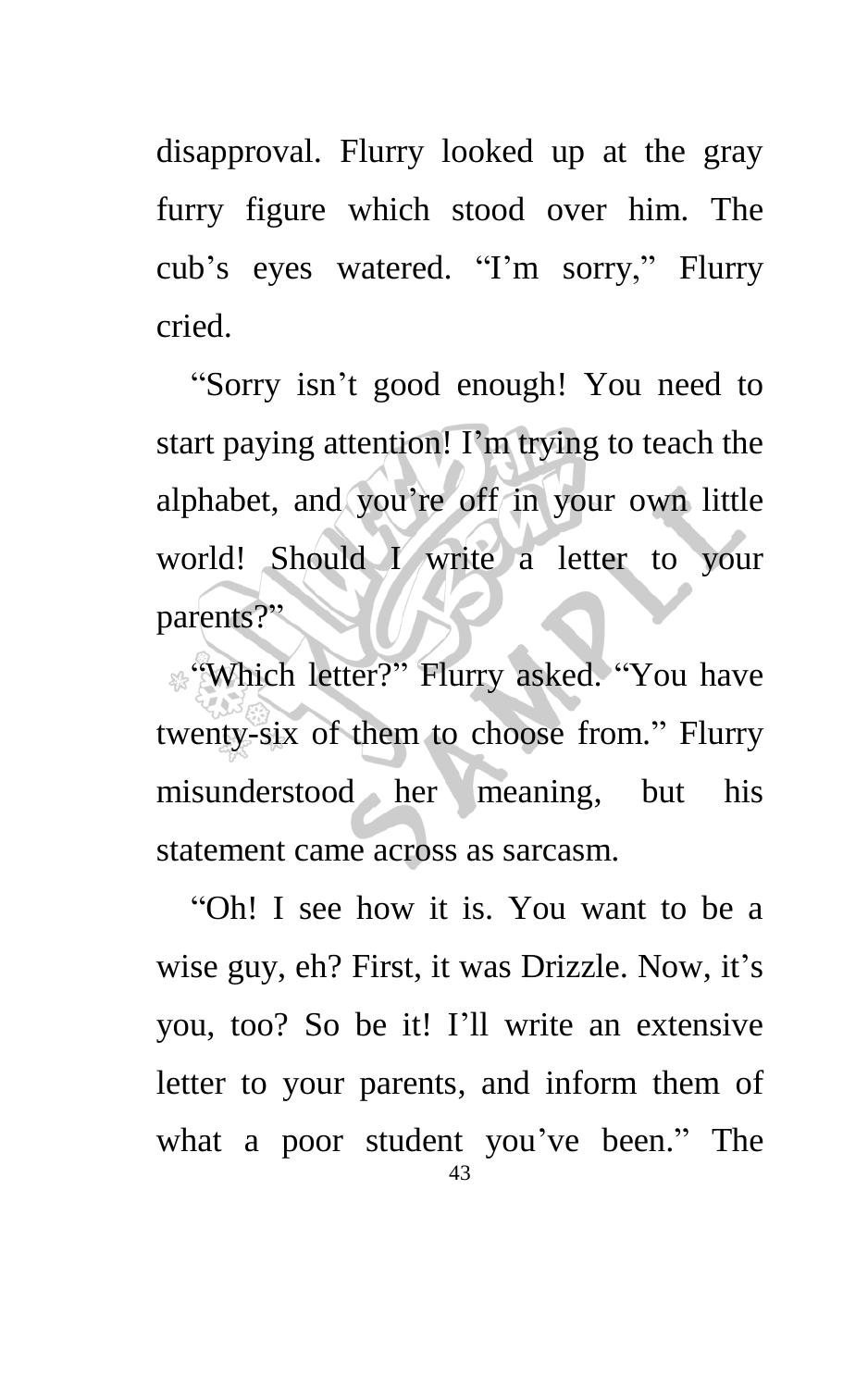instructor huffed as if she were a steam engine. She quickly spun around, and marched back to her desk in front of the classroom.

"Oh no! Please don't! I'll do anything! I'll pay attention from now on, I promise!" Before Flurry could get an answer from his instructor, the bell rang.

"You're all dismissed," she informed the class.

Flurry quickly slipped out from his chair and raced toward the door. He had only just escaped when Sunny showed up.

"Hey, Flurry!" Sunny called out to Flurry from down the long hallway.

Flurry waved back. "Hello!"

Sunny's yellow fur brightened Flurry's mood. "Flurry! I thought of something fun we can do!"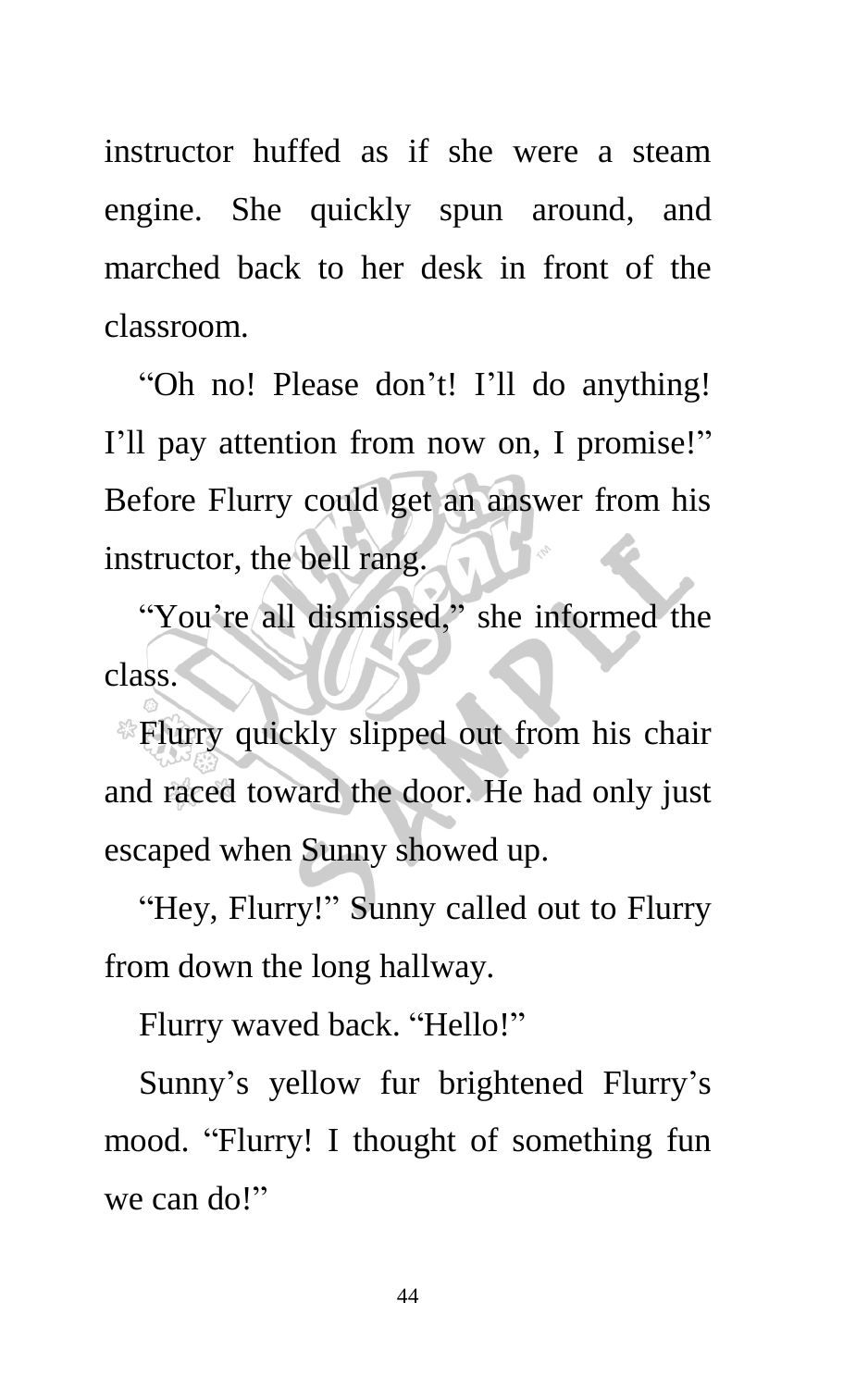"What's that?" Flurry excitedly replied.

"There's this amazing tree out in front of our houses. We should climb it and see who can get to the top the quickest."

"I don't know. That sounds fun, but my mama and papa might not like that. They don't think it's safe to climb trees," Flurry replied with a discouraged tone to his voice.

"Come on! Live a little! Nobody will know." Sunny tried to sound convincing. He pulled his red handkerchief up over his face. "See! You can't even tell who I am, can you?"

45 Flurry was not convinced, but he gave in just the same. "Oh, okay. Only for a little bit, and then I need to get home or my mama will be worried about me." Then, a hint of caution crept back in as Flurry asked, "Just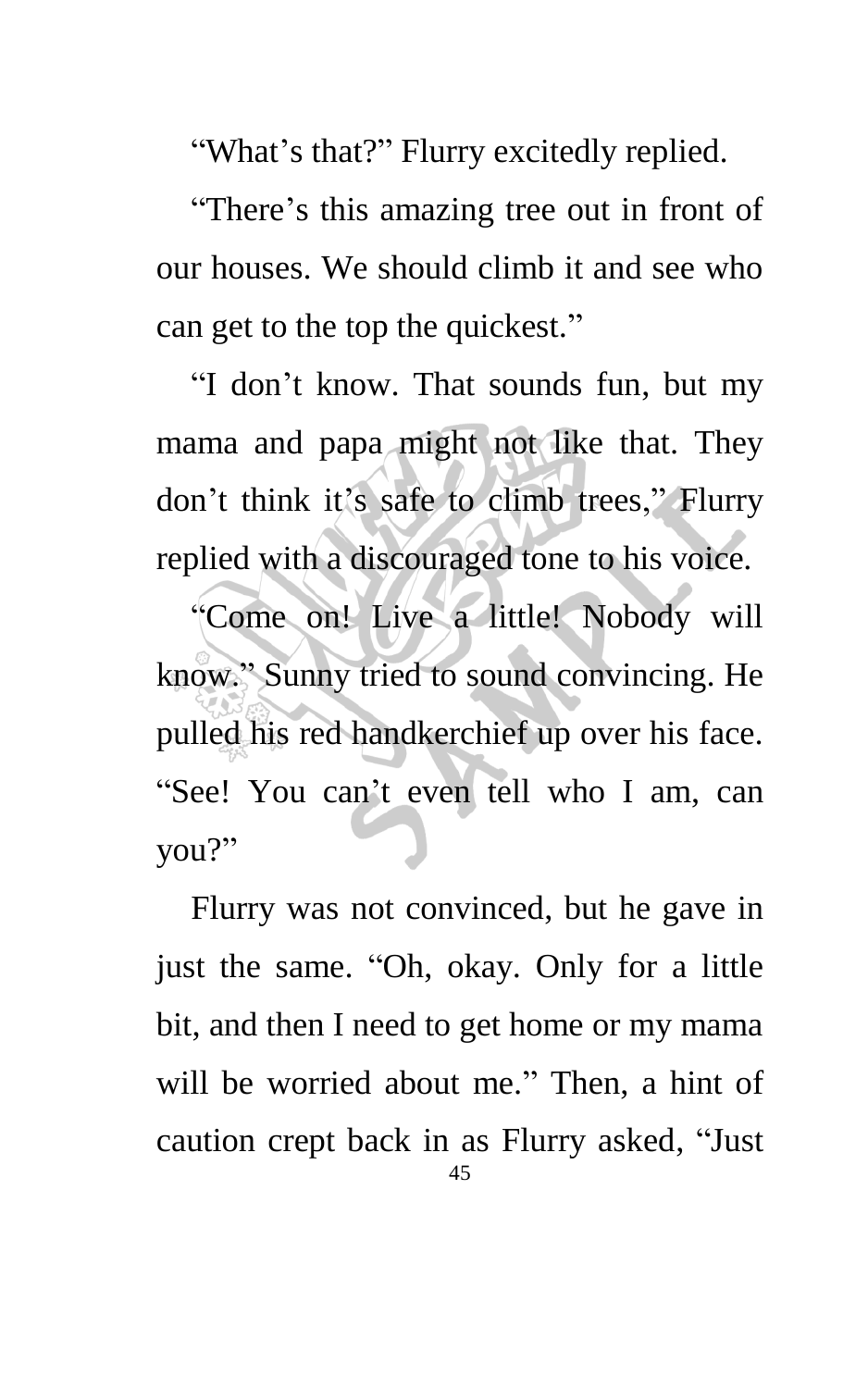promise me we won't climb too high, okay?"

"Sure! I promise!" Sunny sounded sincere, so Flurry joined him and they rushed off on their adventure. Deep down, Flurry knew that he could not trust Sunny at his word. However, Sunny told Flurry what he wanted to hear.

Their choice tree was very close to both of their homes. They arrived at the tree and remained still for a moment. The boys contemplated their method for ascending the giant towering over them. It was clear that getting to the first branch was going to be their biggest challenge – after all, they were only teddy bear cubs, and they were not very tall. Sunny, after he had stacked up some rocks, gave Flurry a boost. In return, Flurry pulled Sunny up into the tree with him.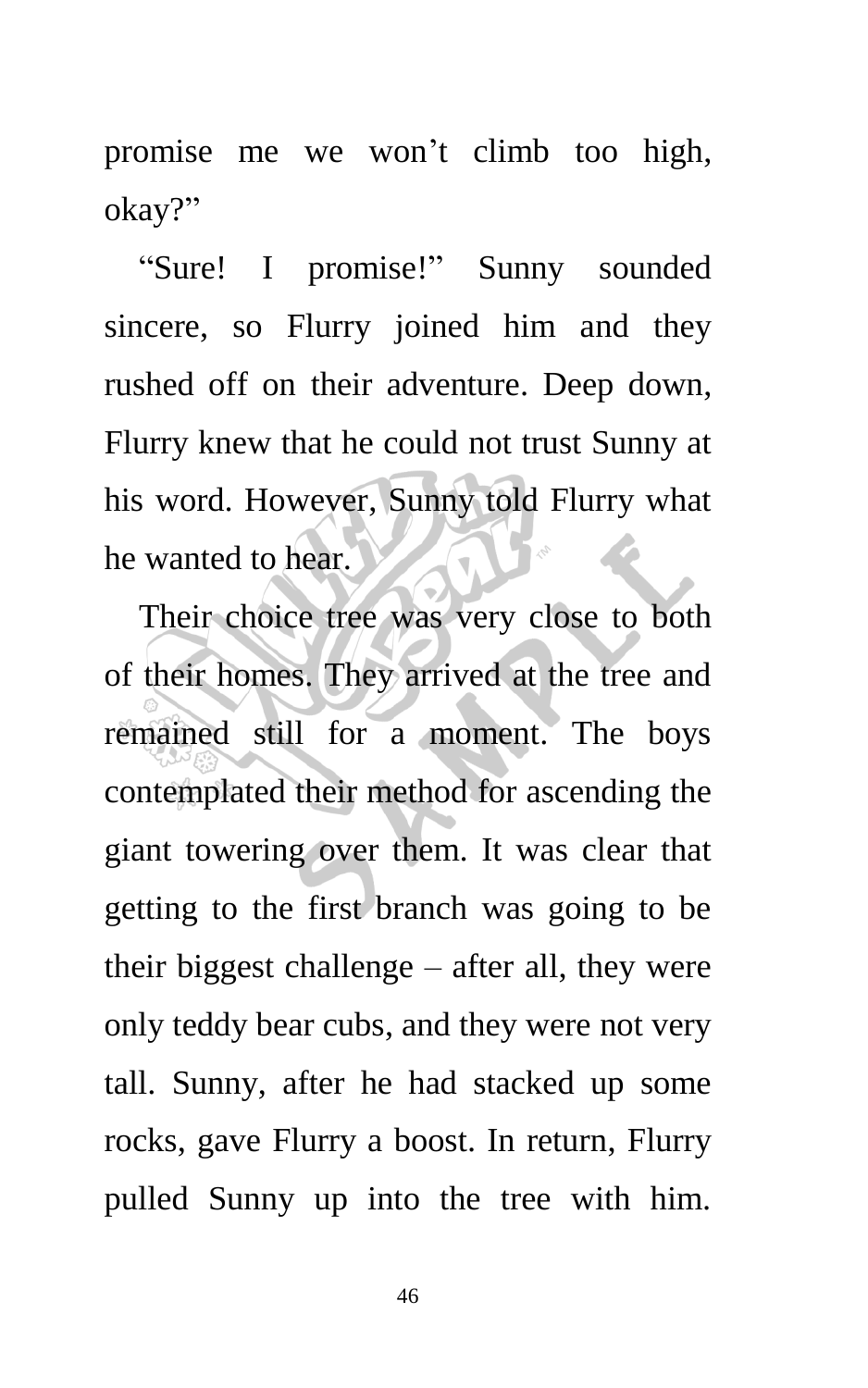Flurry used his scarf to make up for the lack of reach that he needed.

"I'll race you to the top branch," Sunny challenged.

"You're on!" Flurry exclaimed. Before he made a move, Flurry took a peek out from the branches and realized how high up they were. He swallowed hard, closed his eyes, and reached for the first of many branches.

Flurry's fear eventually subsided. The boys giggled and tried to outmaneuver each other. However, Flurry and Sunny's fun screeched to a halt when they heard a furcurling scream. "Sunny! Get down from there this instant! How many times have I told you to stop climbing trees?"

47 Sunny poked his head out from the branches and saw that his mother stood at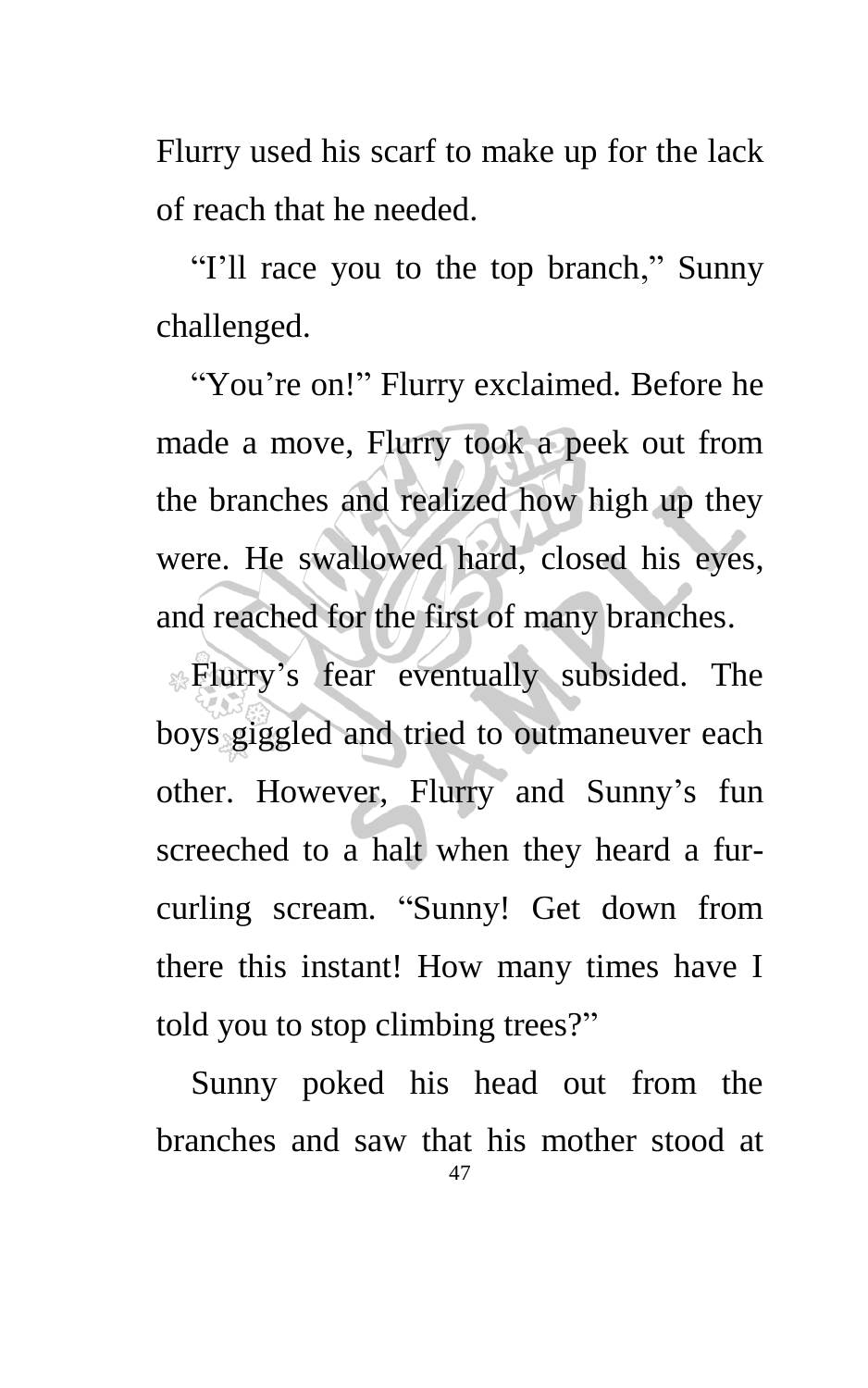the base of the tree with her paws at her hips.

Sunny pulled his head back in, and with a startled voice whispered to Flurry, "It's my mom! I'm in so much trouble! I have to go now. Bye!"

Flurry whispered back, "Okay, goodbye!" Flurry stuck his head out, and saw Sunny's angry mother. She glared back at him. "Oh! I see what's going on here! This is your fault, isn't it?" she sternly addressed Flurry.

"No, it isn't, I promise!" Flurry attempted to defend himself.

"I'll hear no more of it! You're a bad influence on my boy! I don't want you playing with him anymore!"

"Mother, Flurry didn't do anything. I asked him to come with me." Sunny interjected.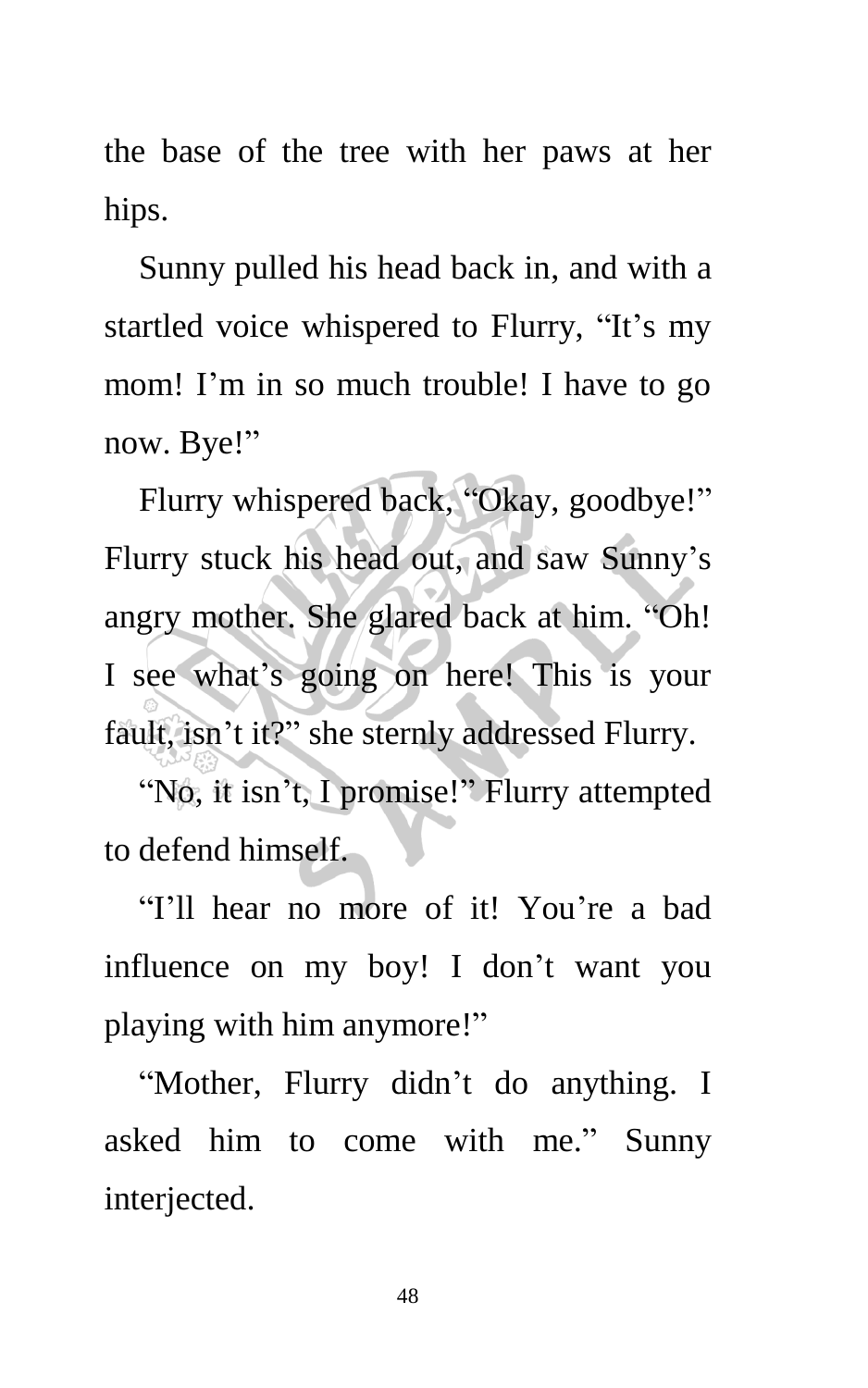Sunny's mother would not accept it. "You don't need to make excuses for him. Before you met Flurry, you didn't get in as much trouble as you do now. It's obvious that he has a negative effect on you. It comes from poor upbringing. In the end, his parents are to blame. Come on, let's go home!"

Before she had walked too far from the tree, she looked back and shouted, "As for you! I have half a mind to have a little chat with your parents, too! Maybe they'll finally give you some much-needed discipline!"

"No, Mrs. Daybear! Please!" Flurry pleaded, but his words fell on deaf ears.

49 Flurry sat in the tree and sulked. He wondered why he was so misunderstood by others. How could he be blamed for something that was not even his idea? He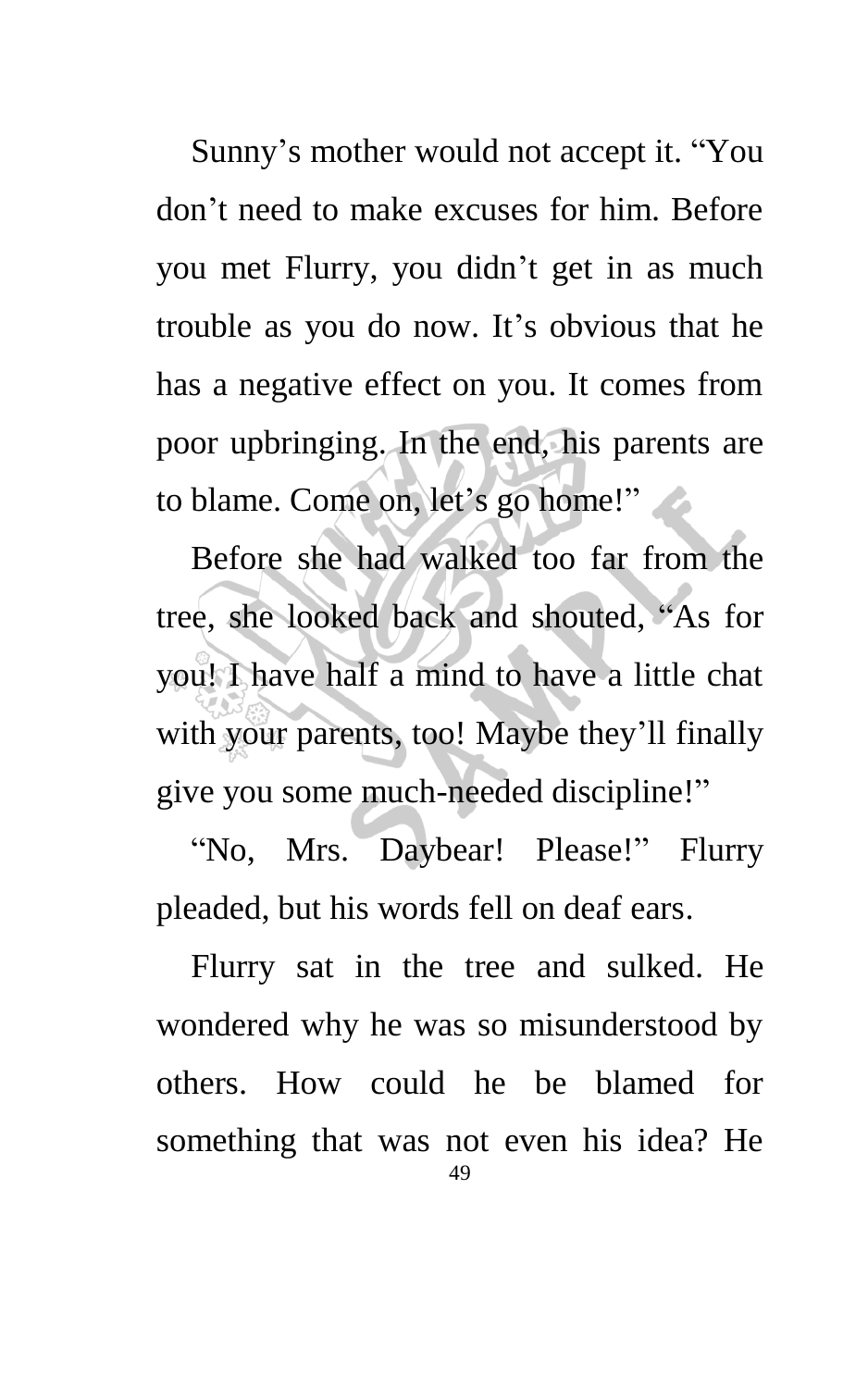realized that he should have just said no.

It suddenly dawned on Flurry that his parents would be home soon. He quickly navigated the branches, but his haste did not prepare him for the patch of ice at the lowest branch. Before Flurry knew what happened, his foot gave way, and he fell from the tree.

Luckily, Flurry had two things going for him. First of all, there was a snow drift to cushion his fall. Secondly, he was a teddy bear. Teddy bears do not have to worry about getting hurt in the same manner that a real bear would.

Flurry impacted the snow. A white cloud of flakes swirled up around him. Flurry got up and brushed off the snow, shook his head, and ran for home.

The distance from the tree to his house was not far, but Flurry sat up in the tree far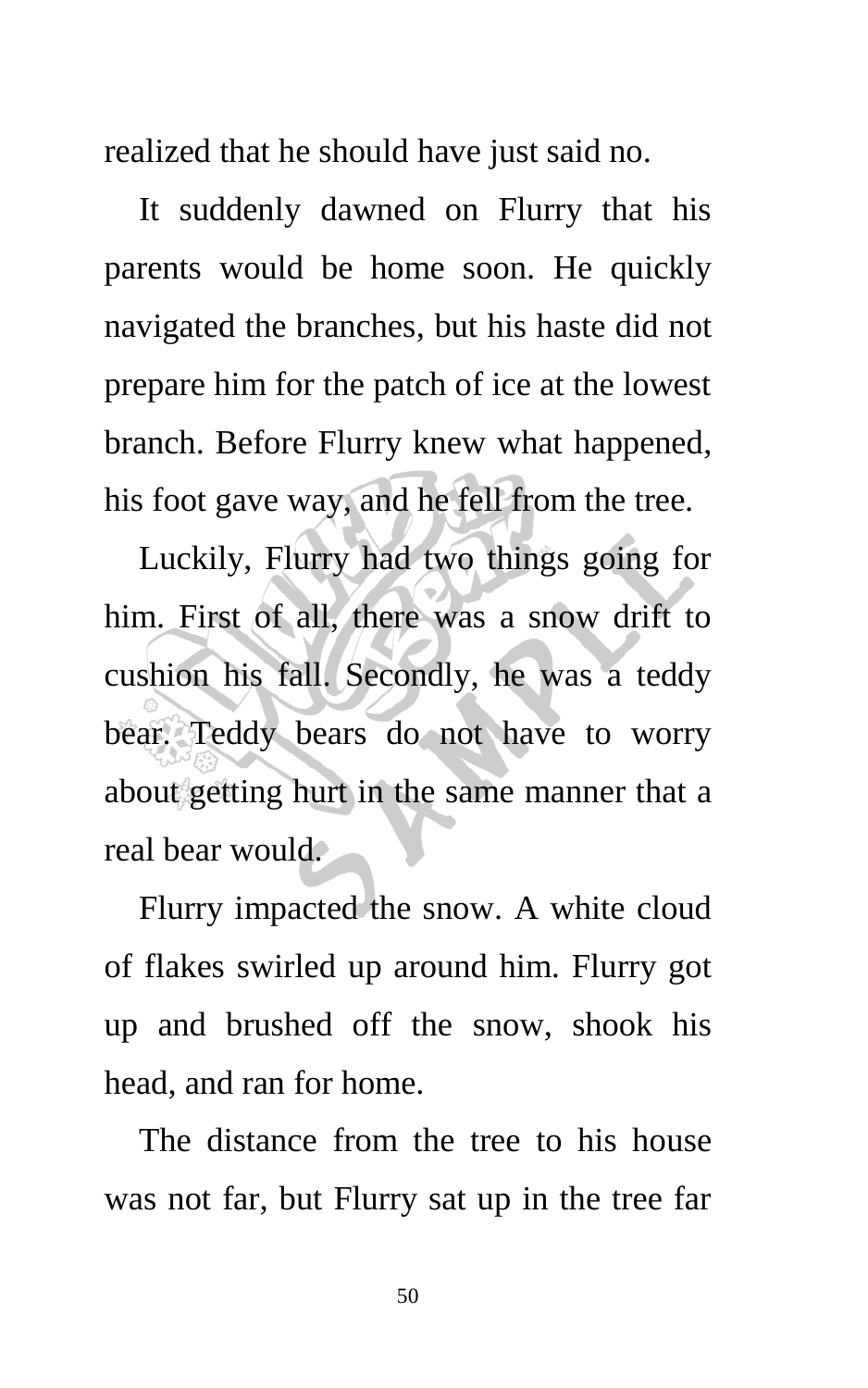longer than he realized. The moon was much higher in the sky now. To Flurry's horror, Mrs. Daybear was already at the door of his home. She spoke loudly to his mother, and waved her arms demonstratively.

Flurry arrived and squeezed in between the door frame and Mrs. Daybear's left leg. Flurry looked back at her from inside only to be met with an angry scowl.

At school, many of the other cubs often joked about Mrs. Daybear. They liked to say she permanently had a disgruntled look on her face, and that she did not know how to smile. Flurry thought about it and realized he was unable to think of a single moment when Mrs. Daybear did not look upset.

51 *Poor Mrs. Daybear, maybe she just needs a hug*, Flurry thought to himself. Before he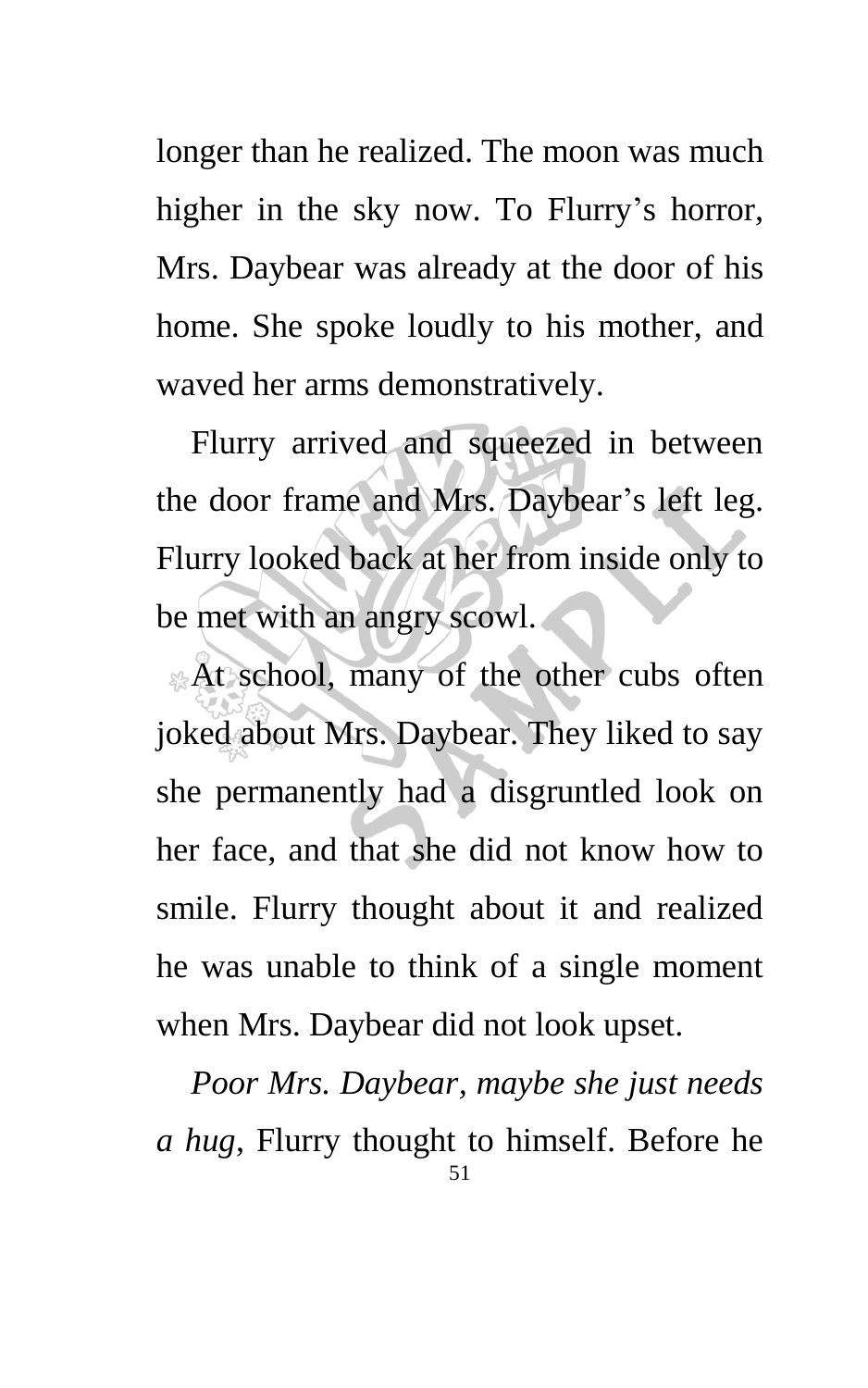could dwell on the subject any longer, Flurry was brought back to the moment at hand.

He heard his mother say goodbye, followed with, "Okay, I'll look into it. Thank you." The door clicked shut, and Mrs. Snow turned to face her son. Strangely, she did not appear the way Flurry had anticipated. Instead of having a look of anger, she appeared to be sad.

Tears formed in his mother's eyes. "Flurry, I don't know what to say to you right now. Do you know how dangerous that was? What if something bad had happened to you? You're my only son." As she wept, Flurry felt tremendous guilt. He had not thought about how his actions would affect her or anyone else but himself.

"I'm sorry, Mama!" Flurry cuddled up against his mother after she sat down on the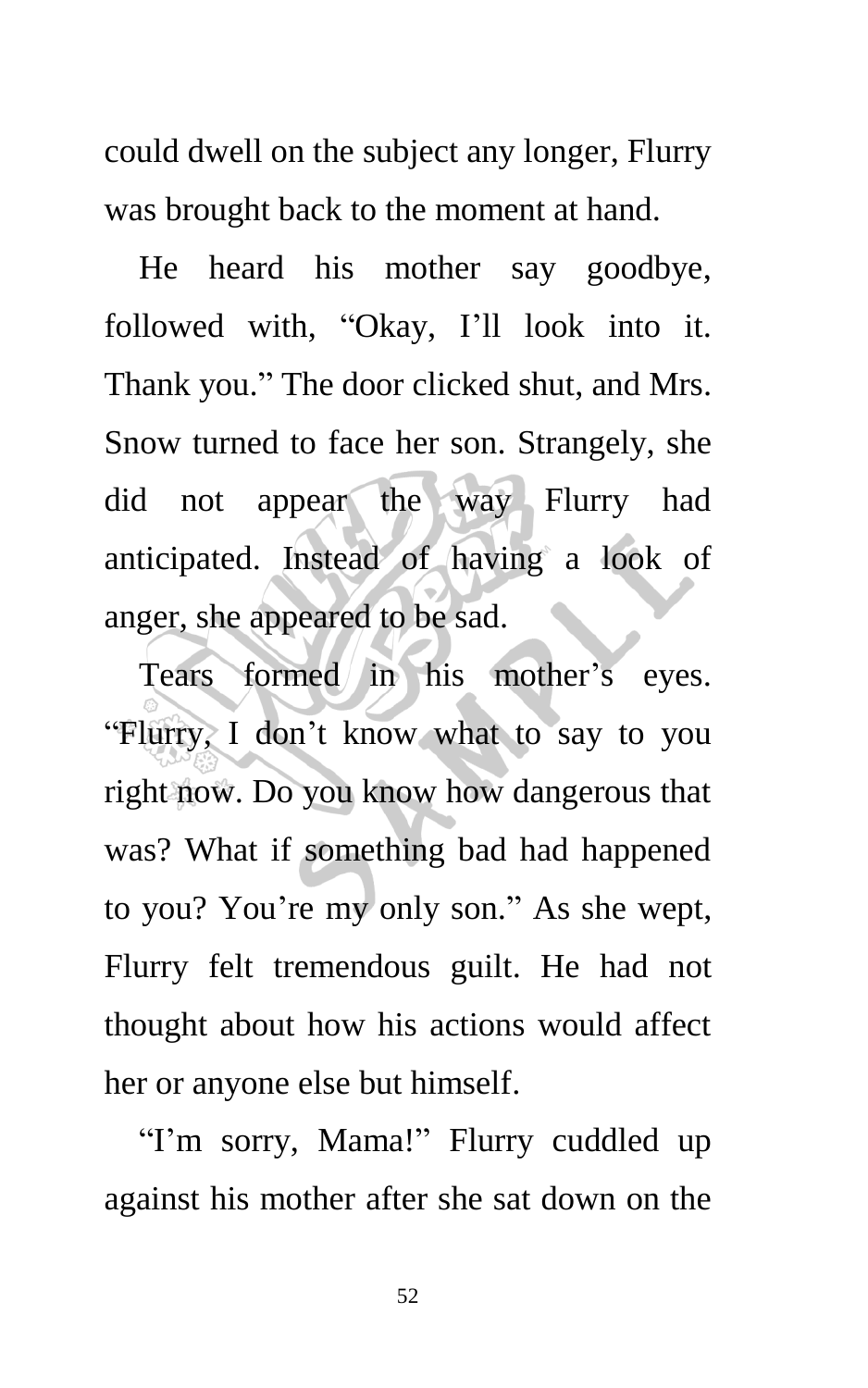couch.

Later that evening, Mr. Snow came home and found his wife and son huddled together on the couch. While she stroked Flurry's head, Mrs. Snow looked up at her husband with a concerned look in her eyes. Mr. Snow knew this expression well. "What is it?" he asked with hesitation in his voice.

She replied, "Mrs. Daybear came to see me today. She was angry at Flurry, and blamed him for getting her son to climb trees with him."

After he patiently listened to his wife's entire account of events, Flurry's father asked his son, "Is this true?"

"I did climb a tree with Sunny, but it was his idea. I didn't want to, but ..."

53 Before Flurry could finish, his father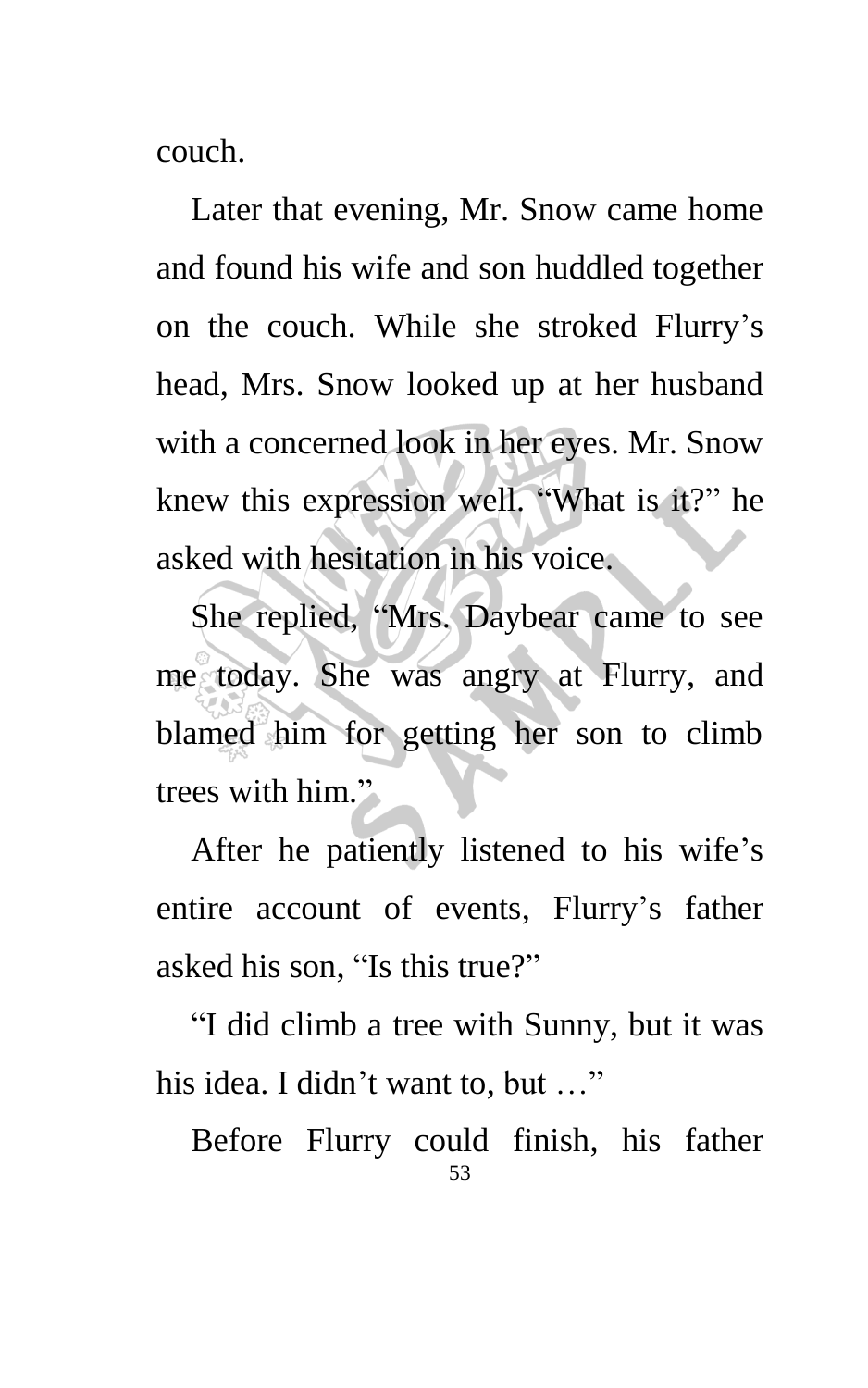spoke over him. "Flurry, what are we going to do with you? You know climbing trees isn't safe, don't you?"

"Yes, Papa, I know." Flurry dropped his gaze. He stared at the floor with regret for how foolish he had been.

"Then why do you continue to do it?" asked the cub's father.

"I don't know, maybe because it's fun?" Flurry answered.

That was not the response Flurry's parents wanted to hear. Suddenly, both his mother and father were angry. His father stood with his paws on his hips. "Because it's fun? Because it's fun? Go to your room!" shouted Mr. Snow. Flurry rushed off to his bedroom. Tears trickled down his furry cheeks.

Mr. Snow sat down in his chair. The look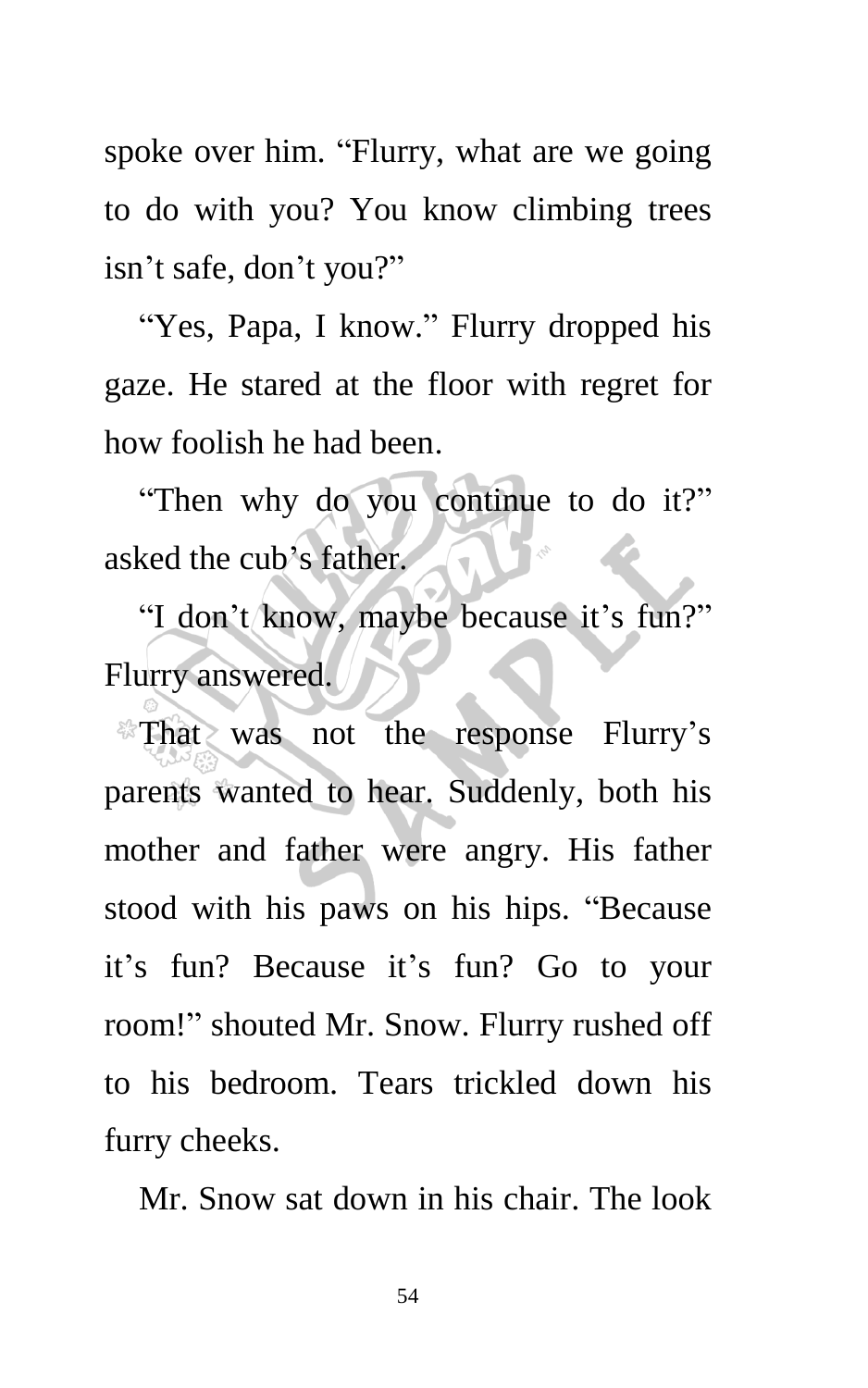on his face conveyed deep reflection. He thought about what he should do to properly discipline his son.

"What are we going to do with him?" Mr. Snow asked his wife. He looked over at her and saw that she was in tears again.

Mrs. Snow came and stood next to her husband's chair and sobbed, "I'm not sure. Scolding him doesn't seem to work. Maybe we should ground him? We could forbid him from playing outside until he can learn to obey us." Mrs. Snow rubbed her husband's arm to comfort him. She hoped that it would reassure him that her idea would work. It broke her heart to know that Flurry had such a difficult time – seeing Flurry cry could melt the hardest of hearts.

55 "Well, you know that I work during the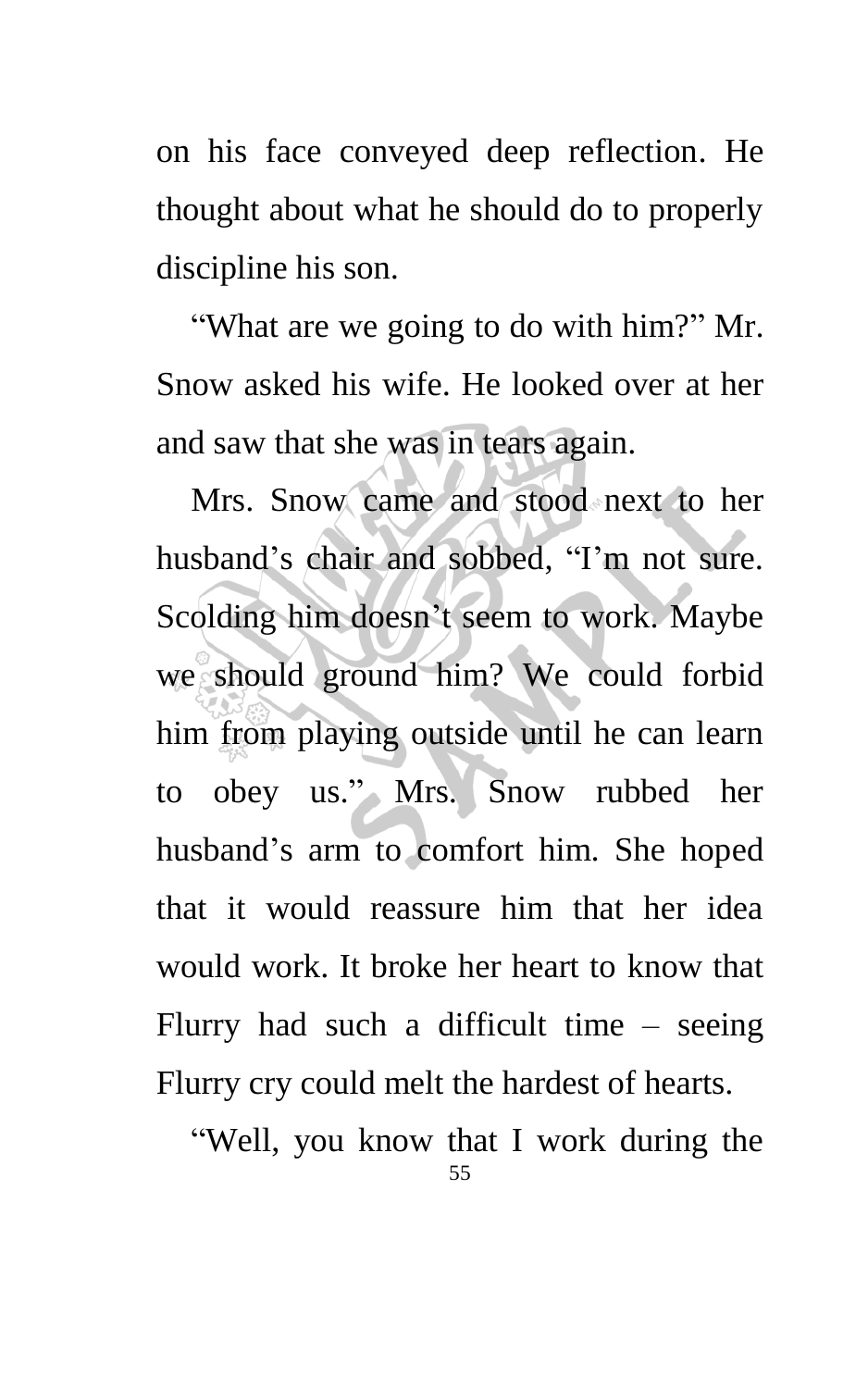day. Will you be able to keep your eye on him all day long? That could be a tall order!"

Mrs. Snow reassured her husband. "I'm sure I'll be fine." Then she joked, "I do have eyes in the back of my head."

The next day, Flurry sat at the front window and watched the other cubs play outside. The others had fun outside in the snow while Flurry was confined to the prison of his own home. The day dragged on. He tried numerous projects to keep himself occupied, but to no avail. Flurry longed to be free.

"I'm so bored!" he shouted. Flurry hopped down from the windowsill, grabbed his ball, and bounced it around. No sooner had he begun to play with it than it bounced off of the wall and collided with his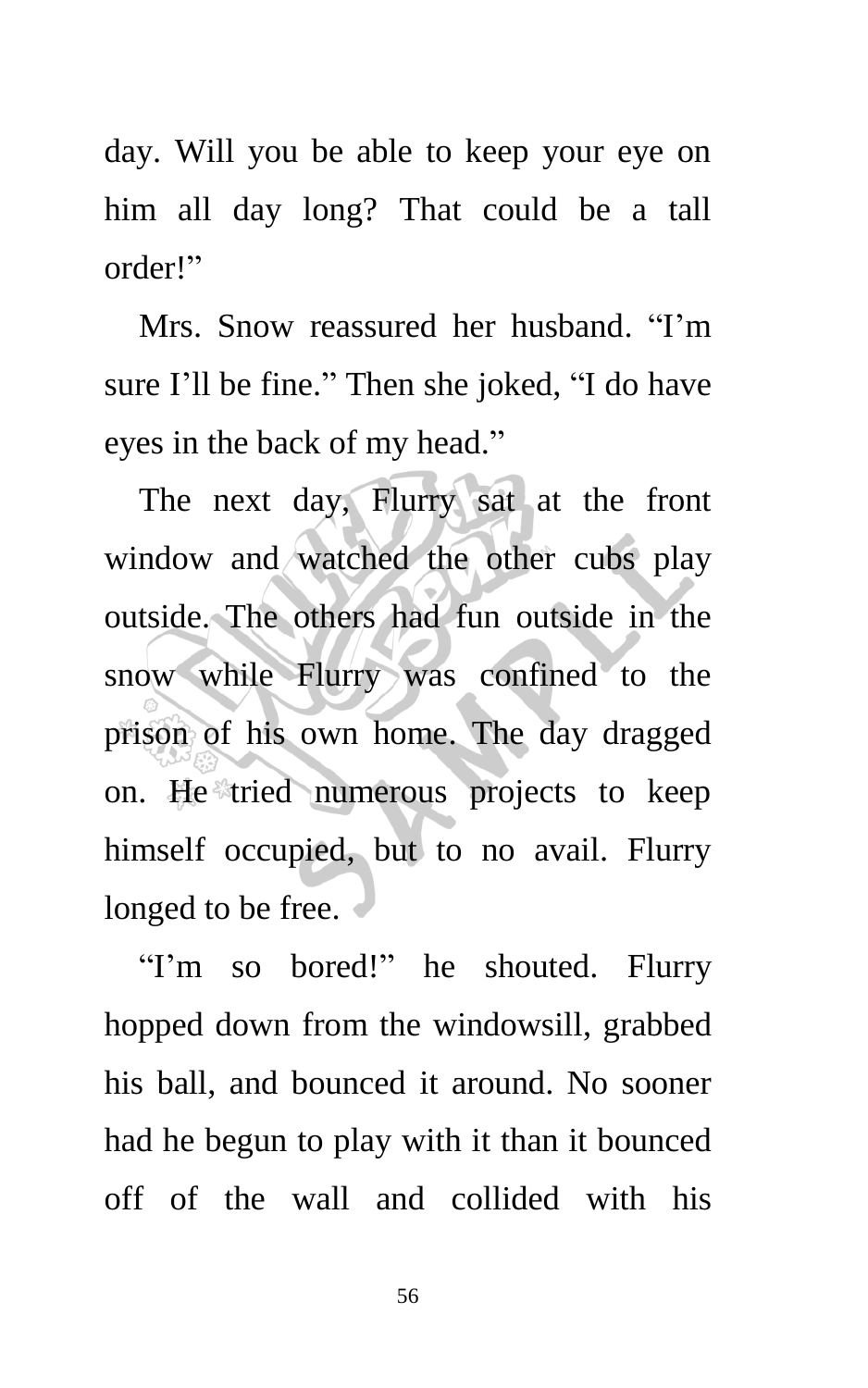mother's vase. The flowers tumbled from the table. Flurry cringed as the ceramic décor shattered into numerous fragments. The entire event unfolded in slow motion. The commotion startled Flurry so much that he dove under the couch for cover.

When Flurry peeked out and saw the broken shards of pottery and dirt strewn across the floor, he exclaimed, "Uh oh!" Flurry realized that he may not see the outside world for a very long time.

Fast-paced footsteps were heard. Flurry's mother rushed into the room. "Flurry! What was that? Are you okay?" When Mrs. Snow saw the mess, she responded, "Oh, Flurry! What did you do?"

57 The cub climbed out from under the couch. A puddle of tears rested upon the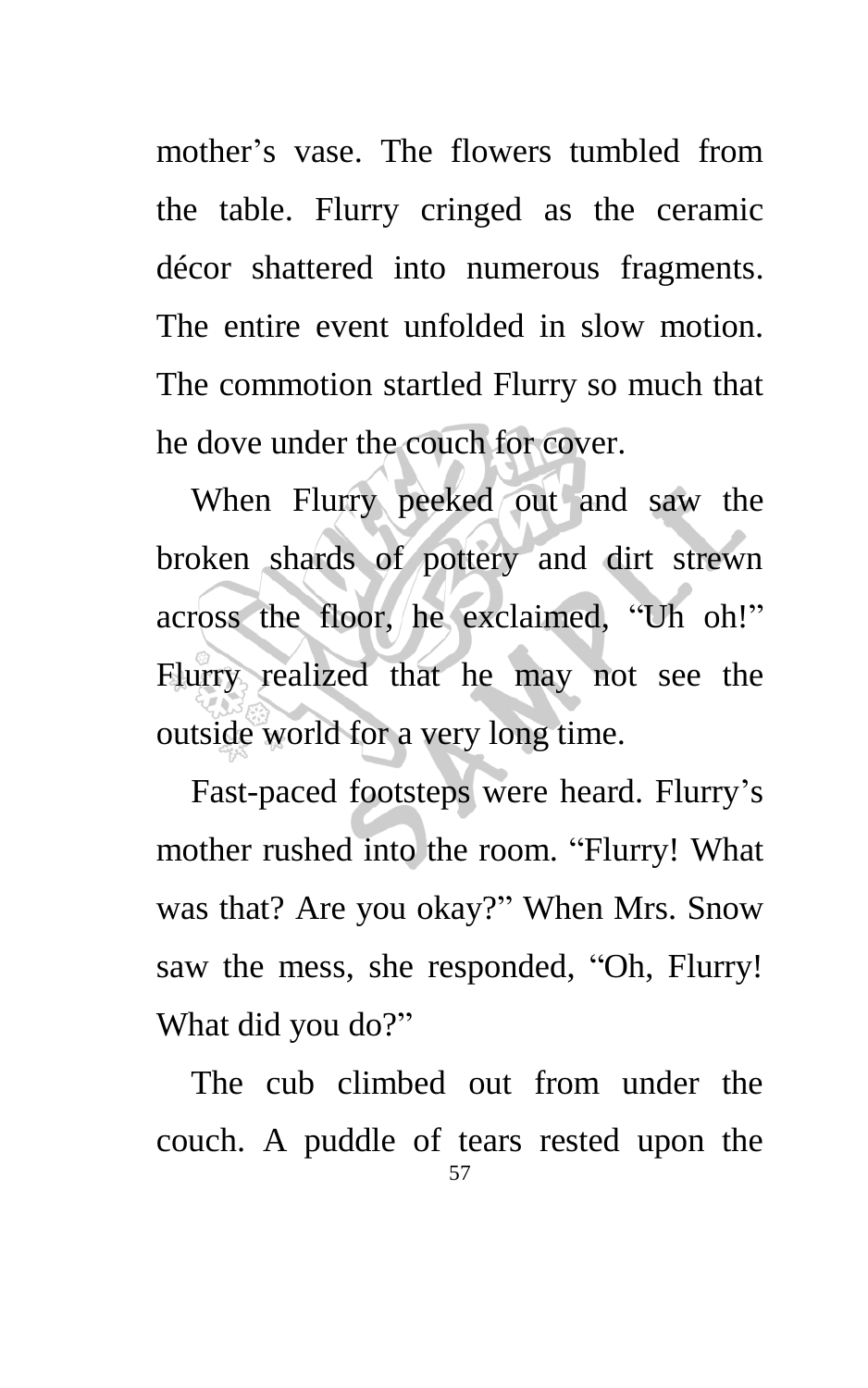floor where he had concealed himself. The bear ran and embraced his mother and wept. "I'm sorry, Mama! I didn't mean to! I was bored. I wanted to play with my ball, and it accidentally hit the vase. I didn't mean to! I'm sorry!"

Mrs. Snow saw her boy's adorable little face all drenched with tears, and her heart melted. "Oh, my little dear, come here." Flurry squeezed tighter as she continued to embrace and comfort him.

Mrs. Snow took a seat on the couch and placed her son on her lap. She listened to Flurry continue. "I don't mean to get into trouble, Mama. Honest! I feel like I'm always disappointing you and Papa. I'm so sorry!" He sobbed even more. Flurry now had a tear soaked scarf in addition to his tear soaked fur.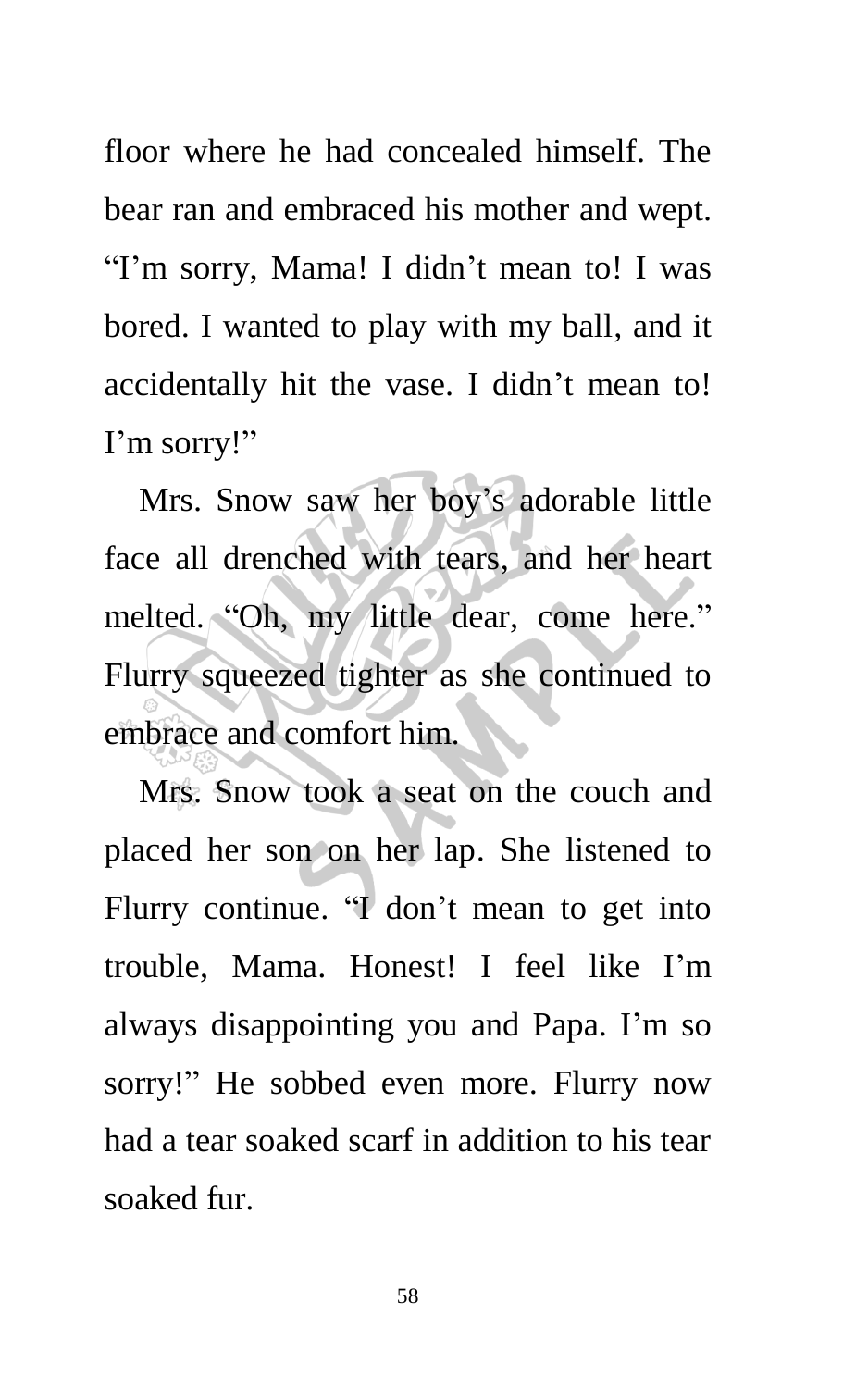She attempted to comfort her son while he sat on her lap. "It's okay, my sweetheart. Accidents happen. I have an idea! Why don't you go to the grocery store and pick up some items for your mother while I clean up the mess, and start preparing dinner? That way you can get out of the house for a little bit. Does that sound okay to you?"

"Uh huh," her boy sobbed and wiped the tears away from his eyes.

"Good! Now go get ready, and I'll make a list<sup>"</sup>

59 Flurry hopped down from his mother's lap and quickly ran off to his room. He returned very shortly after his mother had finished the grocery list. However, Flurry ran right past her and bolted out the door. He was so happy he was free from the house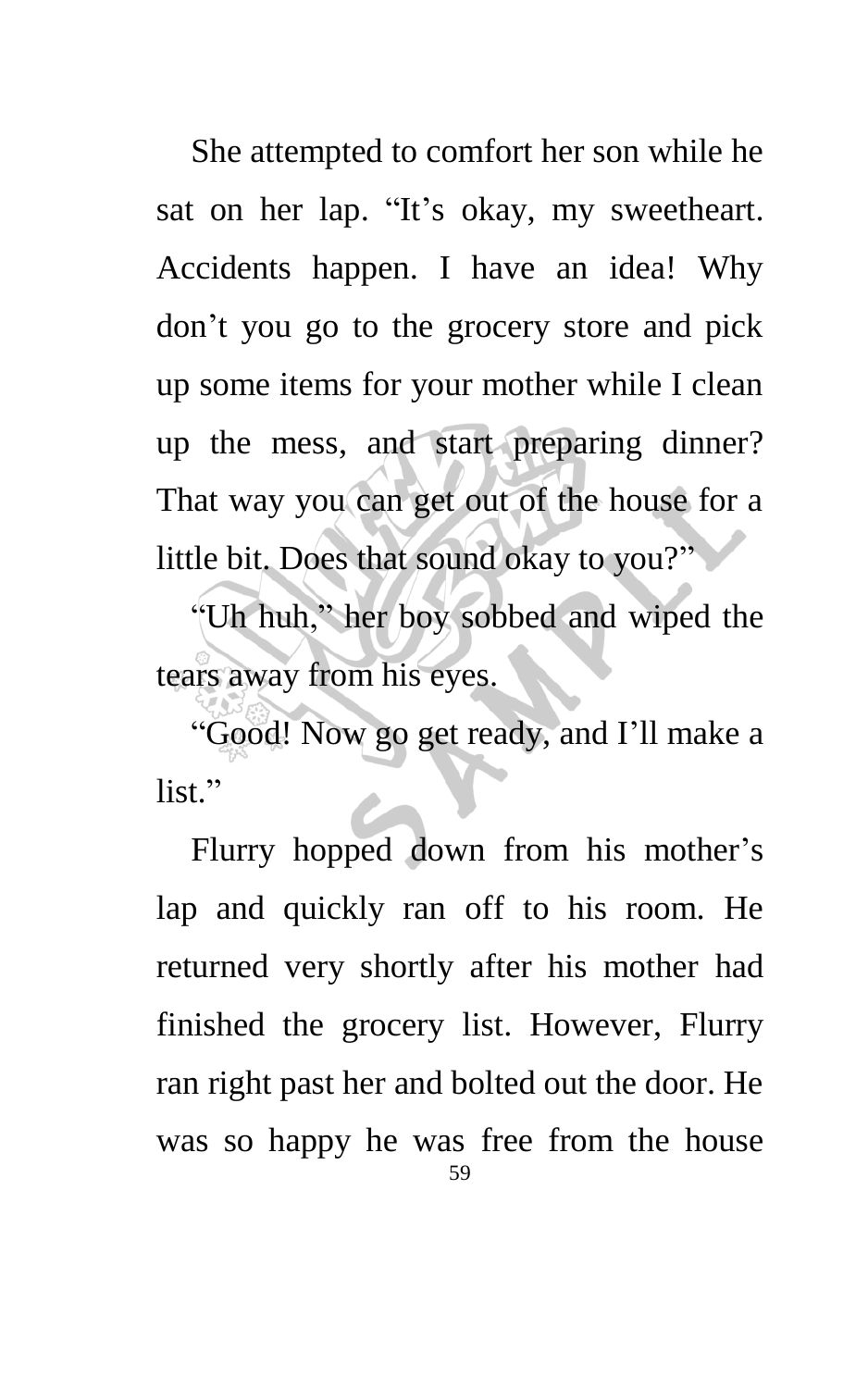that he forgot what he was going out for in the first place.

Before he got too far away from the threshold, his mother cleared her throat. "Aren't you forgetting something?" she asked.

"Oh yeah!" Flurry exclaimed. He ran back in and hugged his mother. "I love you, Mama! Okay, goodbye!" He returned to his mission, and headed straight for the door again.

Amused, Mrs. Snow chuckled and said, "Yes, that was very sweet of you, but that wasn't what I meant. Aren't you forgetting something else? I'll give you a hint. It's a four letter word that starts with an L, and ends with a T."

Flurry looked back and saw his mother wave a piece of paper in her paw. "Oh yeah!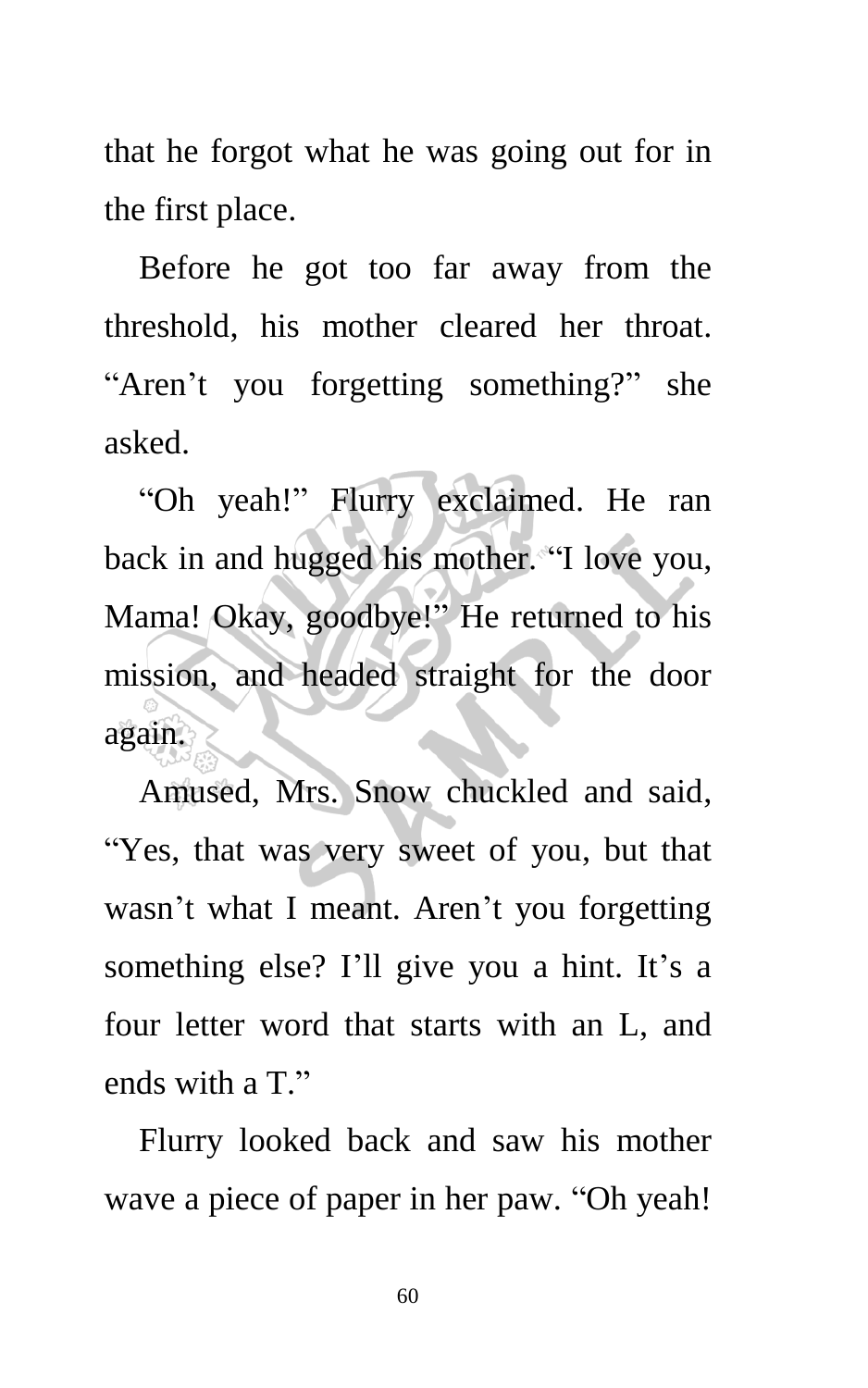Sorry!" Flurry rushed back up to his mother and snatched the list from her grip.

Flurry called out, "Okay, goodbye!" and rushed out the door. Just as before, Flurry darted off in a hurry. He only turned for a moment to wave to his mother.

Flurry's mother waved back. She had a proud smile upon her face. She was amused at just how adorable her son could be. Then suddenly she thought to herself, *I hope he doesn't get into any more trouble while he's out.*

61 On the way to the shop, Flurry imagined what it would be like to purchase groceries like the grownups do. He pictured how happy his mother and how proud his father would be. Flurry did not even notice the other cubs that played in the snow. He was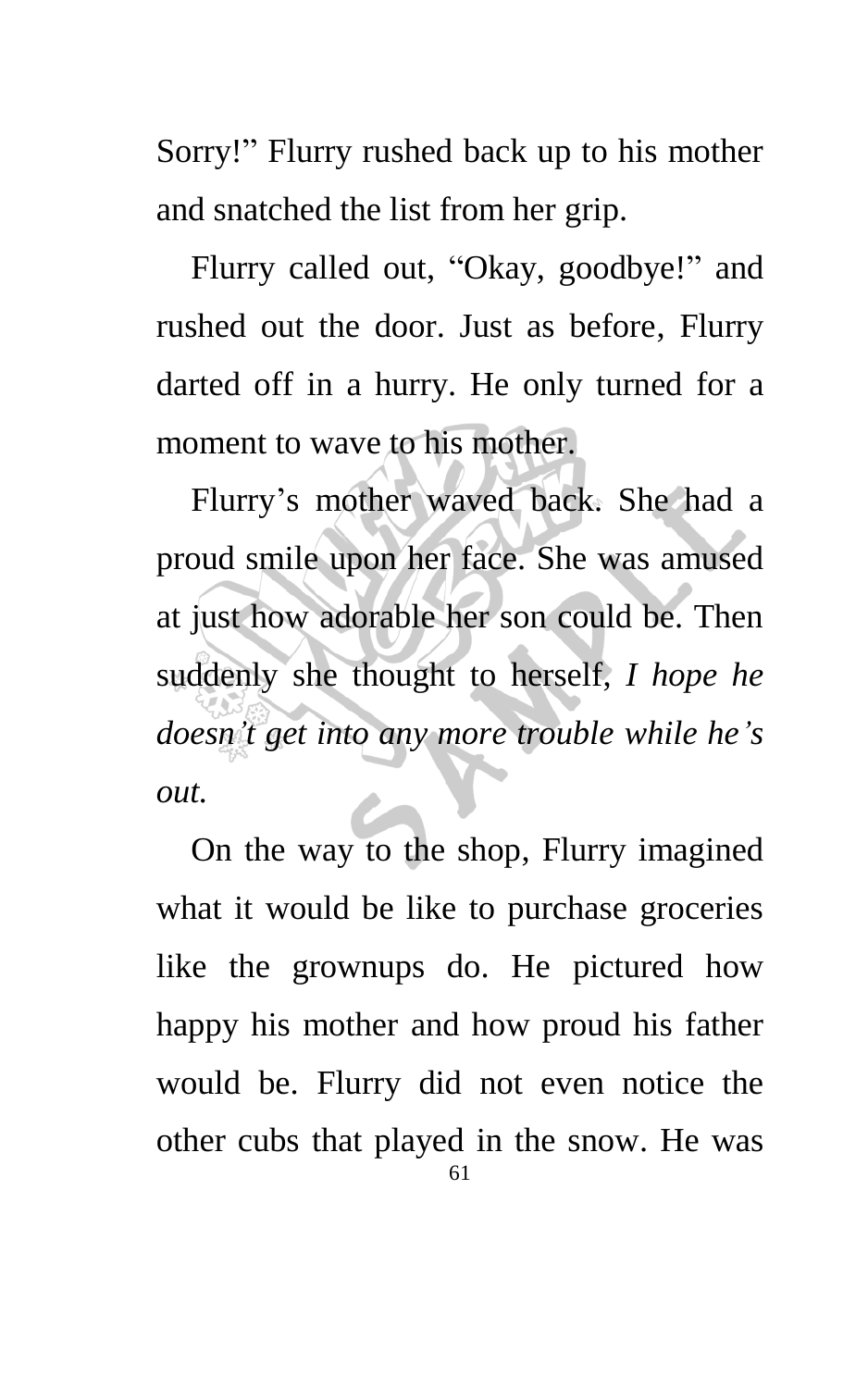on a mission of the utmost importance, and nothing could distract him.

Flurry arrived at the shop. Being so small, he had to wait outside for an older bear to come out, which allowed him to slip in. Once inside, Flurry felt a sense of awe, for the store was filled with so many goodies, many of which were beyond his reach. Flurry had been to the grocery store many times with his parents, but this was his first time to be there on his own. He felt so proud. He was just like one of the grownups now.

On his way through the store, a stack of honey jars caught his attention. "Oooh!" Flurry exclaimed. He was mesmerized by the sheer number of them. They towered over the cub. Flurry looked at his list. "Mama didn't put honey on the list, but I'm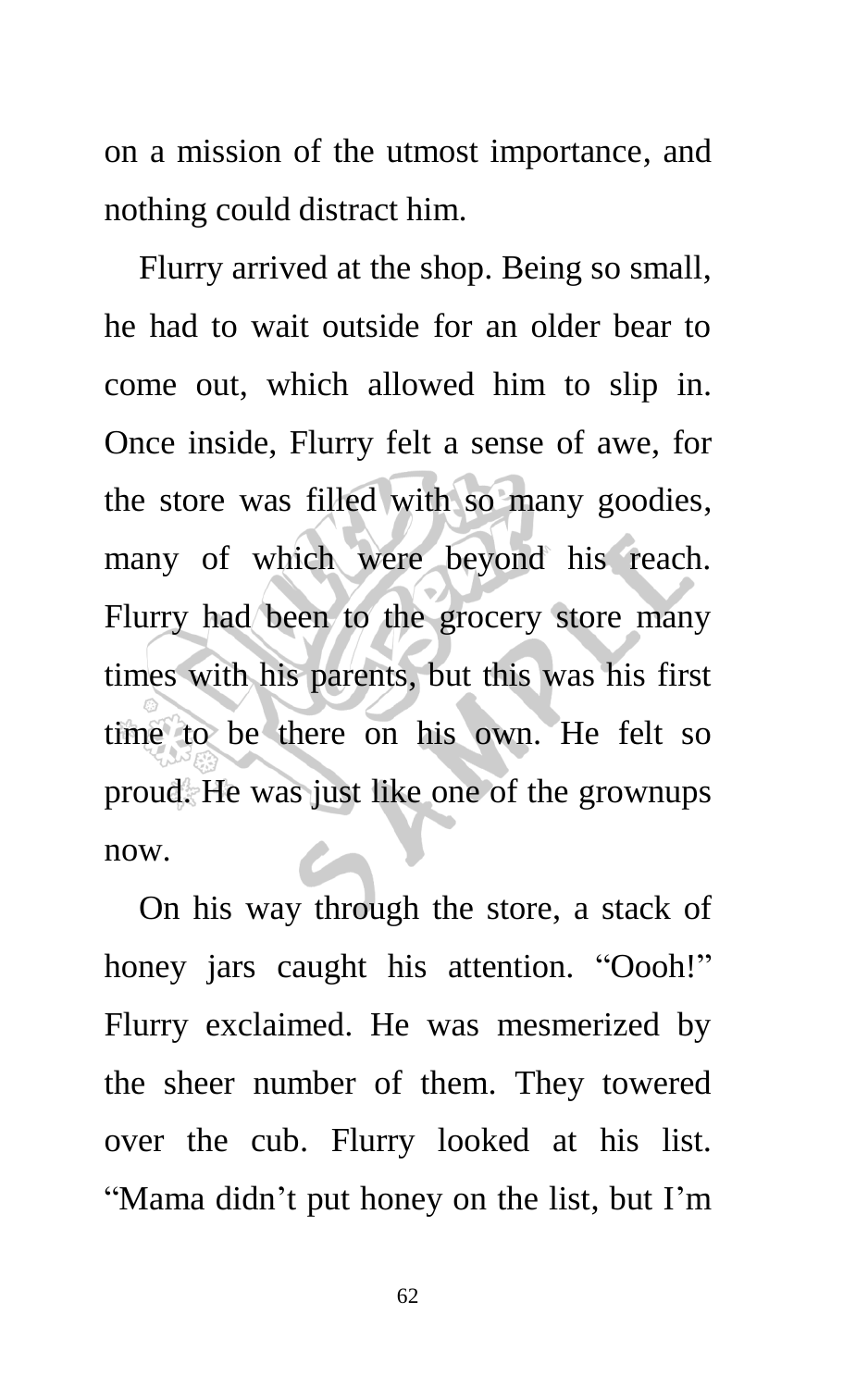sure she'll be happy if I bring one home for her. It'll be a gift to show her how much I love her $"$ 

Without hesitation, Flurry reached for one of the honey jars at the bottom of the stack and removed it. Flurry was not sure what happened next, because it happened so quickly. One moment Flurry was grocery shopping, and the next moment there were broken jars of honey spilled all over him and the floor. The storekeeper was beyond angry. The other shoppers stood by and stared at the cub. Flurry felt humiliated. The cub cried and rushed out of the store as quickly as possible.

63 Flurry ran home as fast as his little legs would take him. He entered the house and rushed up to his mother. The boy cried his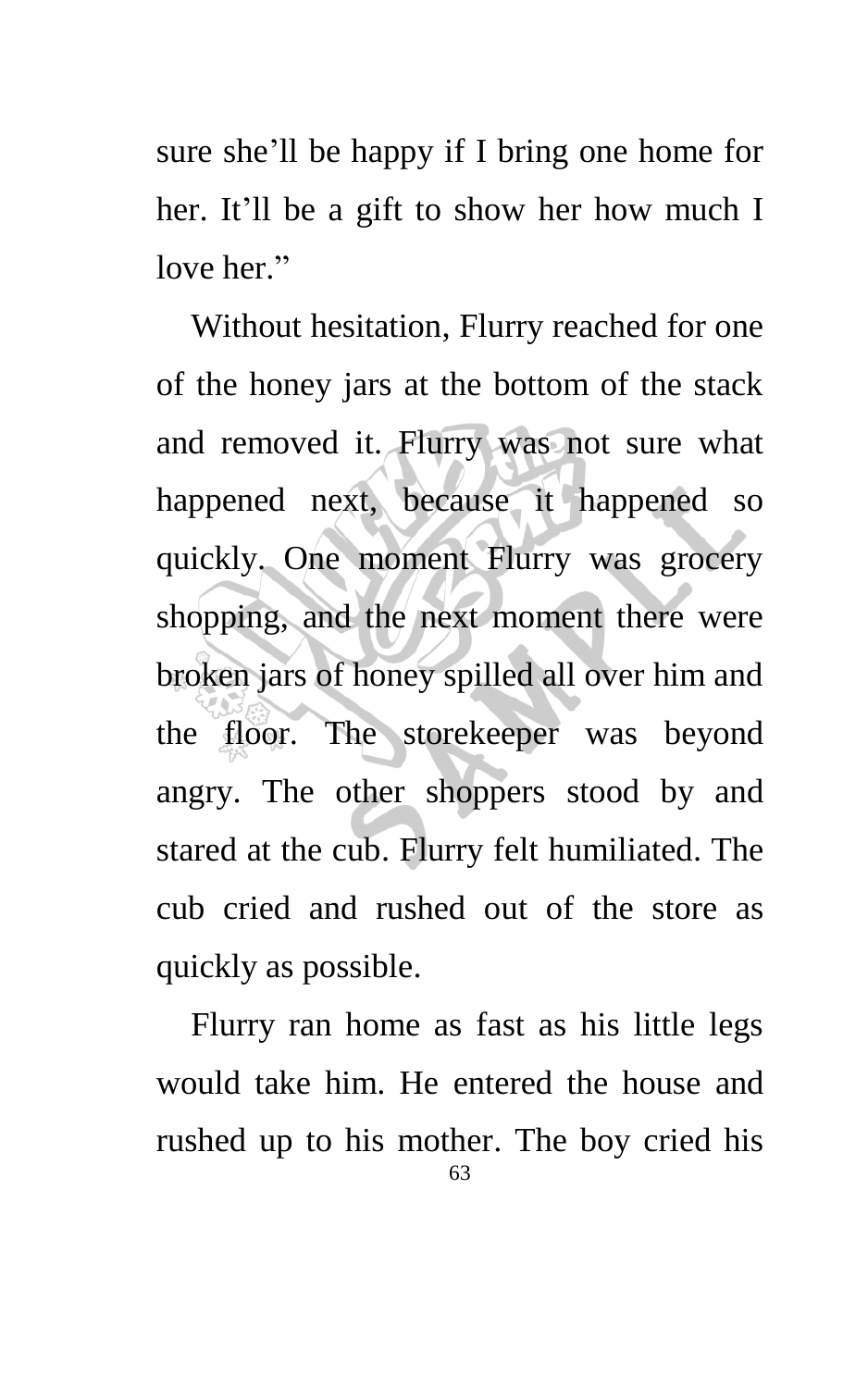eyes out. "Mama! Mama! I was … I … I wanted … I wanted to do something nice for you … and then the honey fell … and then everyone got angry … and then …" Between Flurry's sniffles, it was like trying to decipher a code. Mrs. Snow could tell something went horribly wrong and that it involved honey, since Flurry was covered in it.

"Flurry, calm down! I tell you what, go get the bathtub ready, and I'll be in to give you a bath in just a moment."

"Okay," Flurry answered. He shuffled away and sniffled while he rubbed his eyes.

Before long, Mrs. Snow entered the bathroom to help Flurry get cleaned up. She had just finished up when she heard voices outside on the sidewalk. She peeked out from a window and saw the grocery store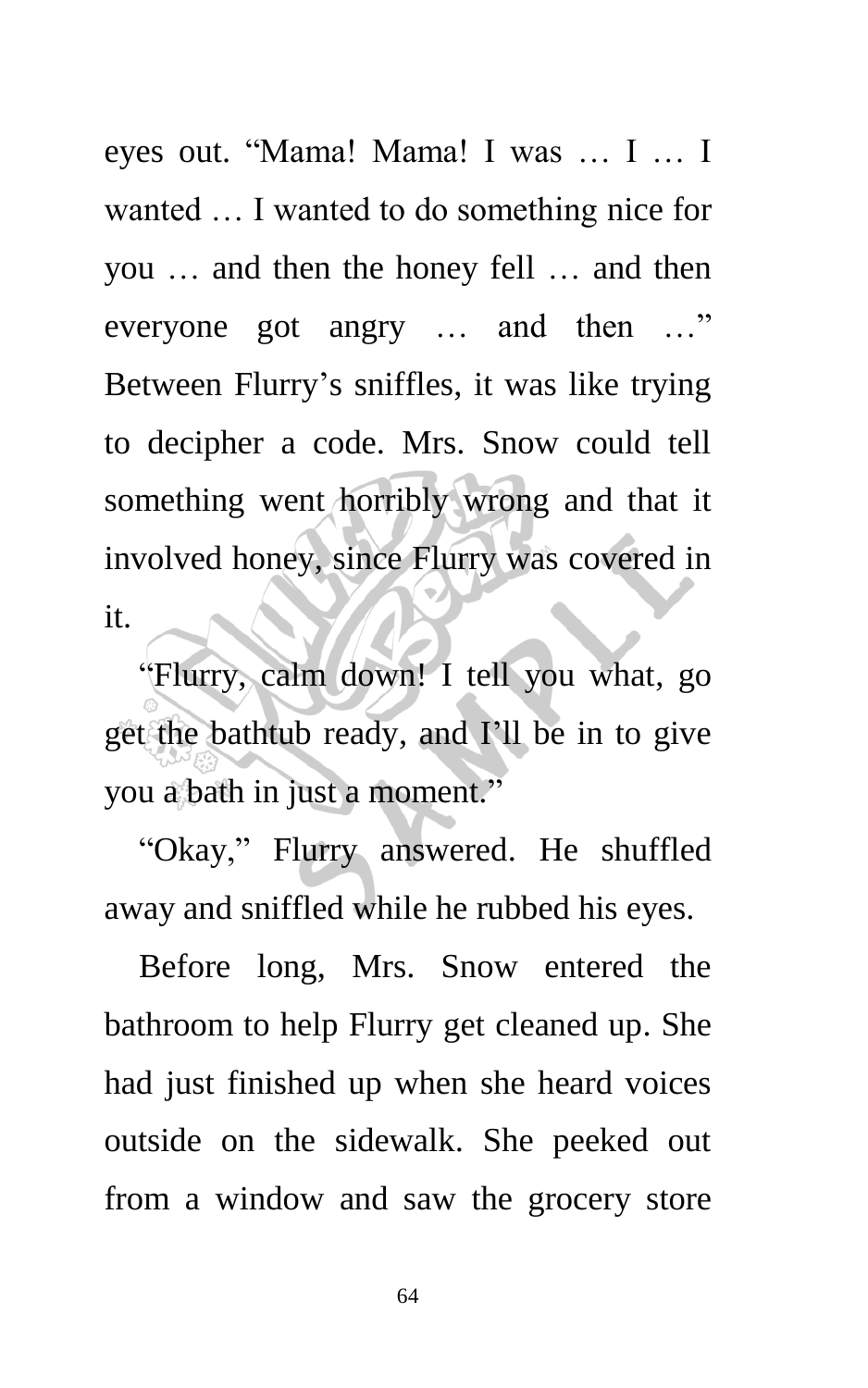owner and her husband in conversation. She could faintly make out the storekeeper's words, "You're a good bear, Mr. Snow, but your cub needs some discipline."

After their talk, Mr. Snow came in the front door and turned back to bid goodnight to the storekeeper. Flurry heard the door close and immediately submersed himself in the tub water.

65 "Now, Sweetie, don't be like that," his mother pleaded with him and lifted him back up by his arm. Flurry cringed at the sound of his father's footsteps. He heard them grow louder with each step up the stairway. In haste, Flurry gathered all of the soap bubbles from his bath and heaped them up over his head to disguise himself as a pile of suds. He had hoped that it would fool his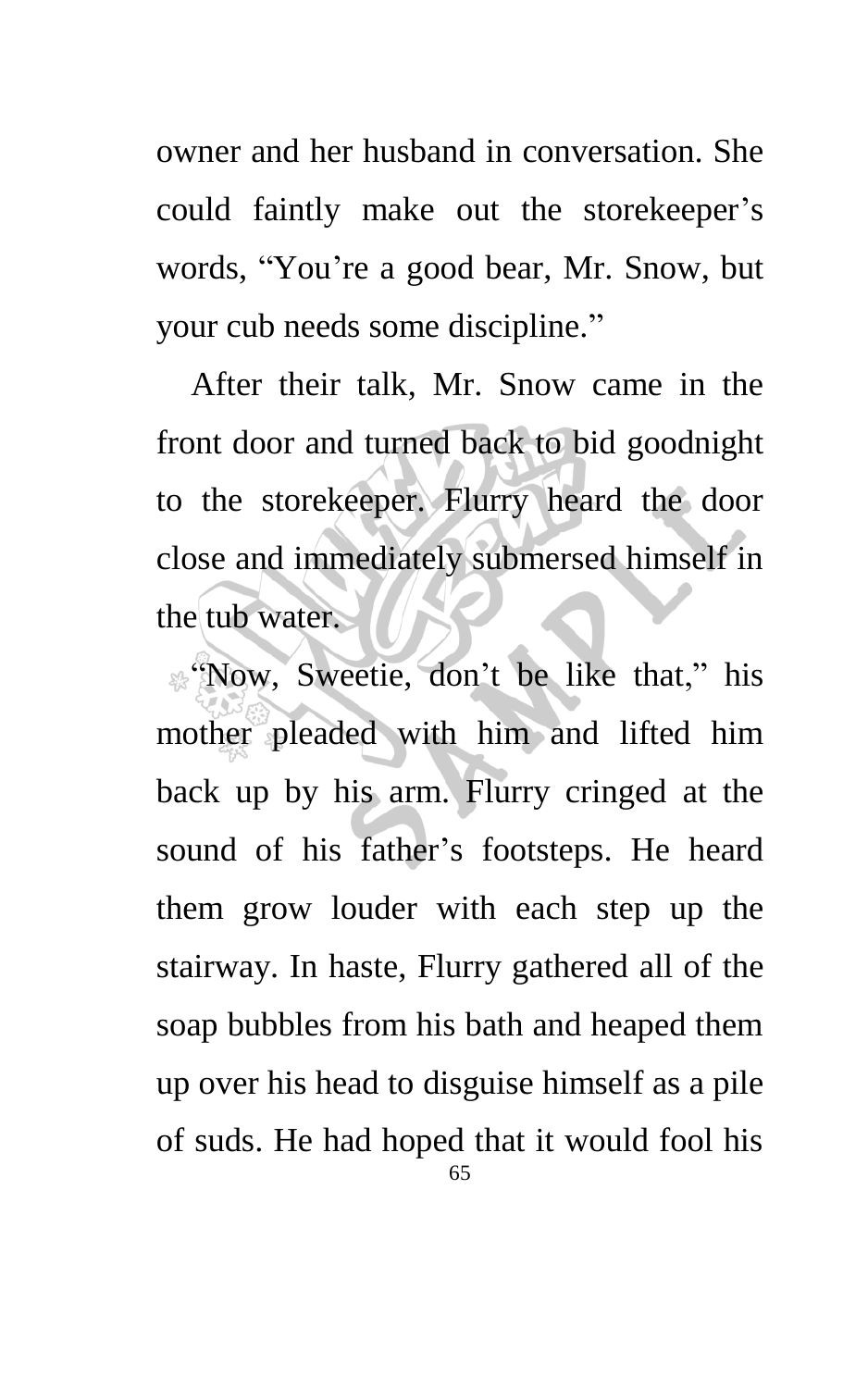father into thinking that Flurry was not there.

There was a light knock at the bathroom door. "Where is he?" Mr. Snow asked.

Mrs. Snow rushed to the door, slipped out into the hallway, and closed the bathroom door behind her. "Now, honey, Flurry has had a rough day. I'll handle it. All I want to know is how bad it was."

"Well, the storekeeper owed me some favors from when I fixed up his shop last winter, so we called it even. I offered to have Flurry sent over to clean up the mess for him, but he insisted that I not let Flurry get anywhere near his shop. I think he's afraid that Flurry will find more trouble to get himself into."

Mrs. Snow's countenance fell. "Poor little guy. He has a big heart, and he means well. I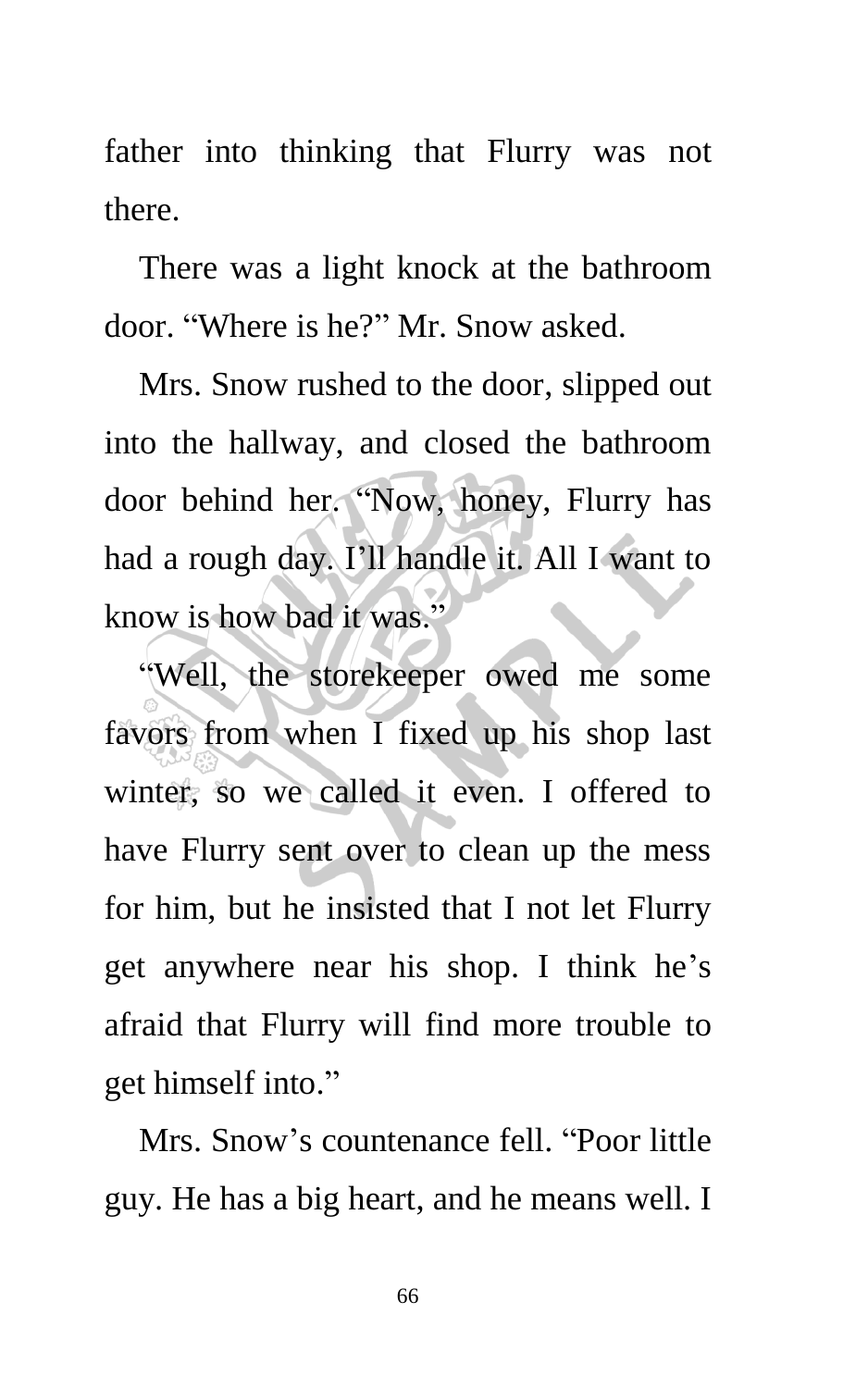wonder what we can do to keep him out of trouble."

"Hmmm …" Mr. Snow placed his paw upon his chin and thought about the matter. "Maybe we should bring this to Chris," Mr. Snow suggested. "Yes, I think I'll take him to Chris's house tomorrow, and see what he suggests." Mrs. Snow agreed with and embraced her husband.

With the matter settled, Mr. Snow called it a night. Mrs. Snow attended to Flurry's bath and fixed a late night treat for her boy. After she tucked Flurry in, she read him a short bedtime story. Then, it was off to bed for everyone in the Snow household.

67 Before she left, Mrs. Snow gave her boy a hug and kissed him on the cheek. She stroked the tuft of fur on his forehead and